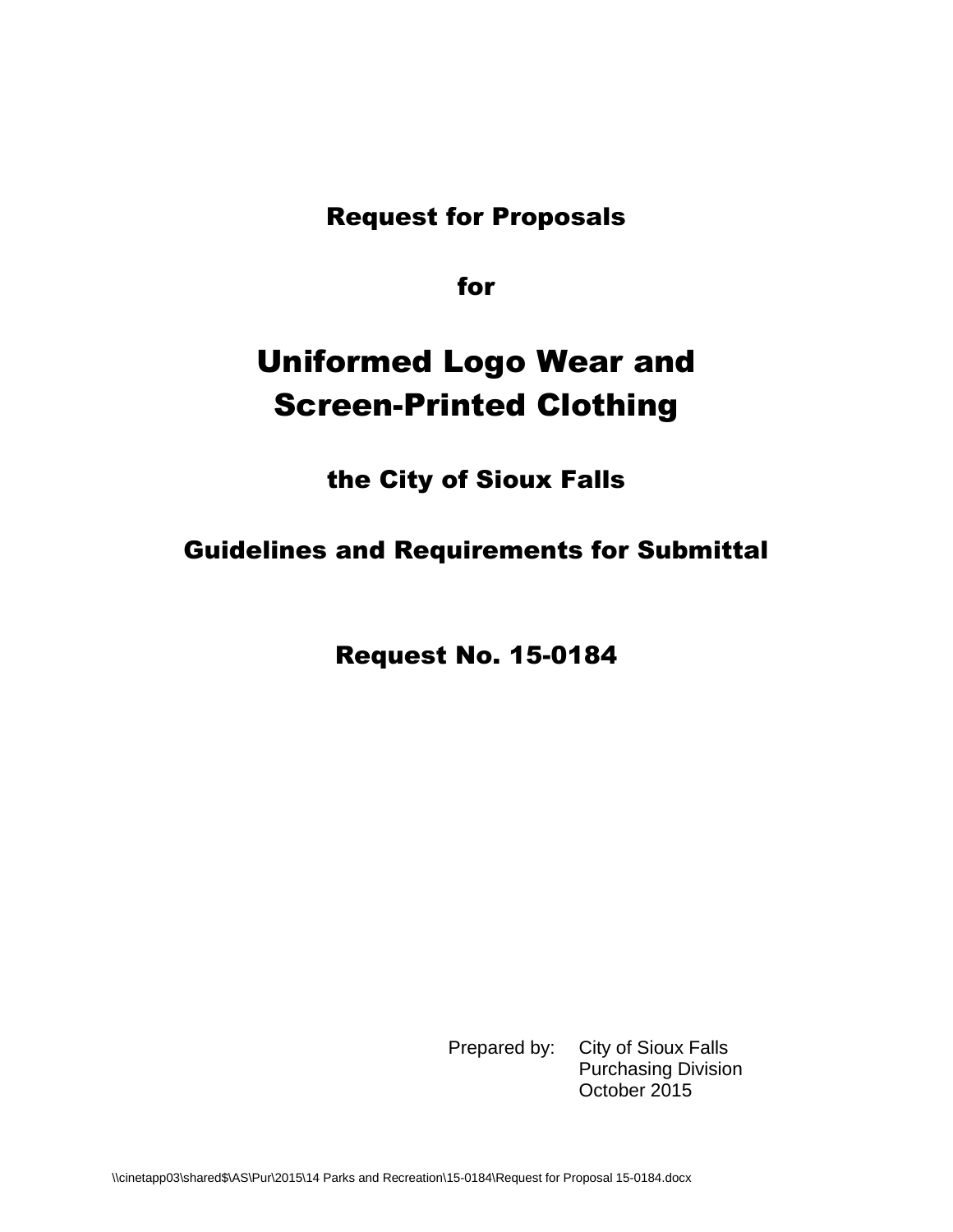## **TABLE OF CONTENTS**

| 1.04 Return Mailing Address and Deadline for Receipt of Proposals1       |  |
|--------------------------------------------------------------------------|--|
|                                                                          |  |
|                                                                          |  |
|                                                                          |  |
|                                                                          |  |
|                                                                          |  |
|                                                                          |  |
|                                                                          |  |
|                                                                          |  |
|                                                                          |  |
|                                                                          |  |
|                                                                          |  |
|                                                                          |  |
|                                                                          |  |
|                                                                          |  |
|                                                                          |  |
|                                                                          |  |
|                                                                          |  |
|                                                                          |  |
|                                                                          |  |
| SECTION FIVE EVALUATION CRITERIA AND CONTRACTOR SELECTION 7              |  |
| 5.01 Demonstrated Ability to Provide Acceptable Materials and Services 7 |  |
|                                                                          |  |
|                                                                          |  |
|                                                                          |  |
|                                                                          |  |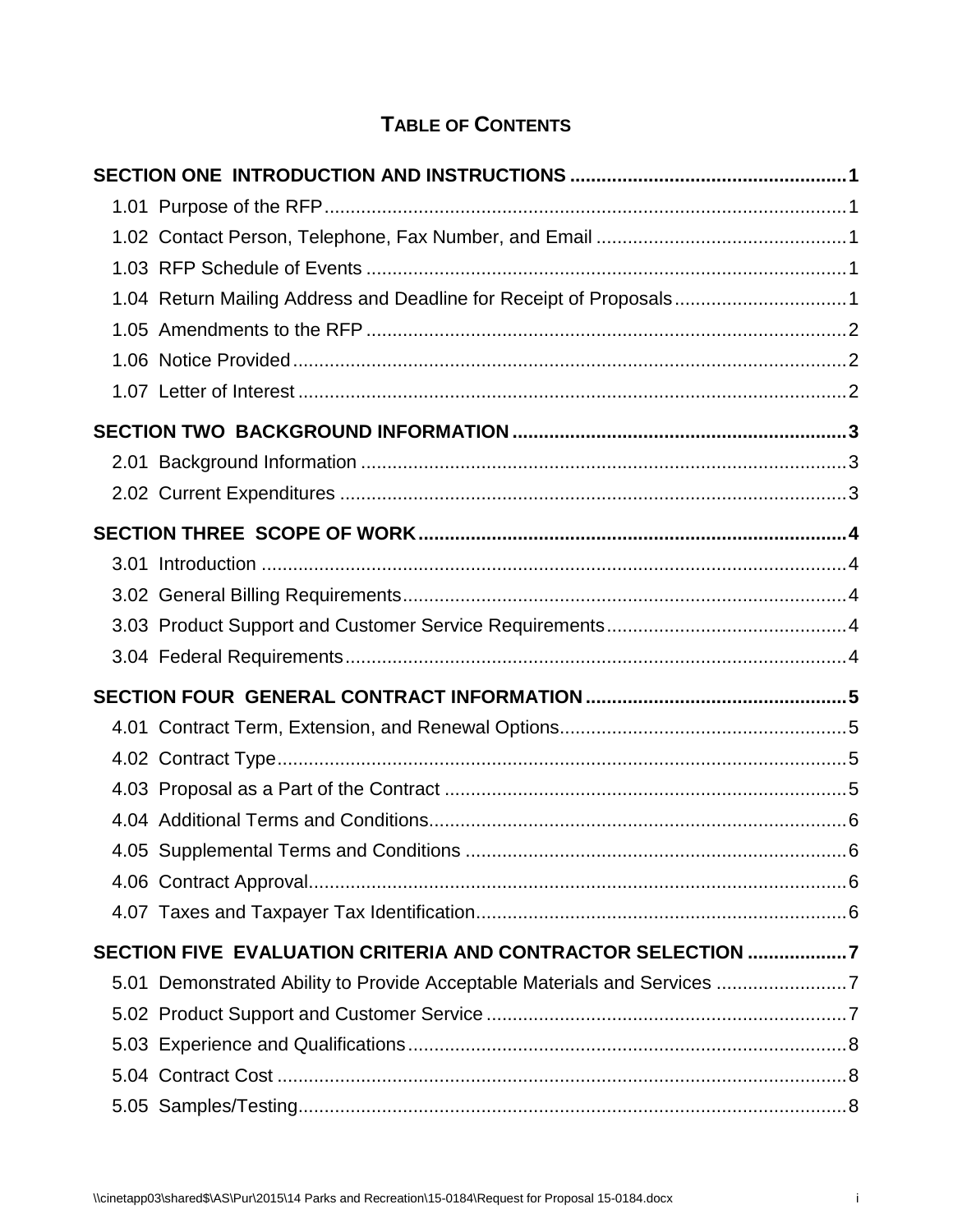| 6.03 Demonstrated Ability to Provide Acceptable Materials, Equipment, and Services  9 |
|---------------------------------------------------------------------------------------|
|                                                                                       |
|                                                                                       |
|                                                                                       |
|                                                                                       |
|                                                                                       |
|                                                                                       |
|                                                                                       |
|                                                                                       |
|                                                                                       |
|                                                                                       |
|                                                                                       |
|                                                                                       |
|                                                                                       |
|                                                                                       |
|                                                                                       |
|                                                                                       |
|                                                                                       |
|                                                                                       |
|                                                                                       |
| 7.15 Notice of Intent to Award—Offeror Notification of Selection  14                  |
|                                                                                       |
|                                                                                       |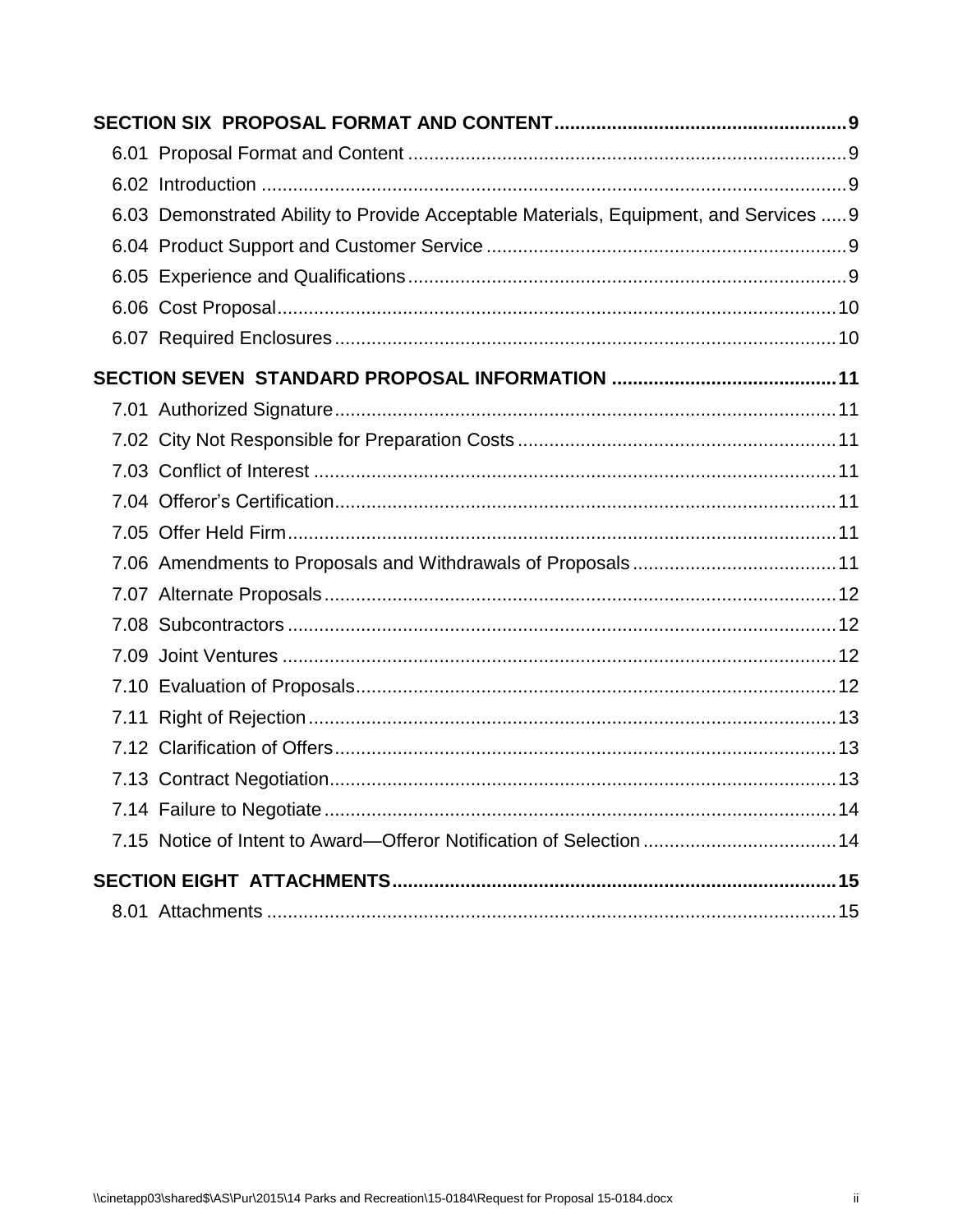#### **SECTION ONE INTRODUCTION AND INSTRUCTIONS**

### <span id="page-3-1"></span><span id="page-3-0"></span>*1.01 Purpose of the RFP*

This Request for Proposal (RFP) is issued by the City of Sioux Falls acting through all City departments and Purchasing Office (hereinafter referred to as the "City"). The purpose of this RFP is to establish a contract with a qualified vendor for uniformed logo wear and screen-printed clothing. The resulting contract from this RFP will provide uniformed logo wear and screen-printed clothing to the City.

### <span id="page-3-2"></span>*1.02 Contact Person, Telephone, Fax Number, and Email*

The Business Analyst is the point of contact for this RFP. All vendor communications regarding this RFP must be directed to the Business Analyst. Unauthorized contact regarding the RFP with other City employees may result in the vendor being disqualified.

Business Analyst, Matthew Newman Phone: 605-978-6881 Fax: 605-367-8016 Email: mnewman@siouxfalls.org

### <span id="page-3-3"></span>*1.03 RFP Schedule of Events*

This schedule of events represents the City's best estimate of the schedule that will be followed for this RFP. If a component of this schedule, such as the deadline for receipt of proposals is delayed, the rest of the schedule will be shifted by the same number of days.

The approximate RFP schedule is as follows:

- RFP Issued: October 23, 2015
- Preproposal meeting: November 4, 2015, at 10 a.m.
	- o Location: City Hall, 3rd Floor, Purchasing Conference Room
- Letter of Interest is due: November 6, 2015
- Proposals due: November 12, 2015
- City issues Notice of Intent to Award a Contract approximately: November 20, 2015
- City issues contract approximately: December 1, 2015
- Contract start date: January 1, 2016

## <span id="page-3-4"></span>*1.04 Return Mailing Address and Deadline for Receipt of Proposals*

Offerors must submit one (1) original (marked "Original") and four (4) copies of the proposal in a sealed envelope or package.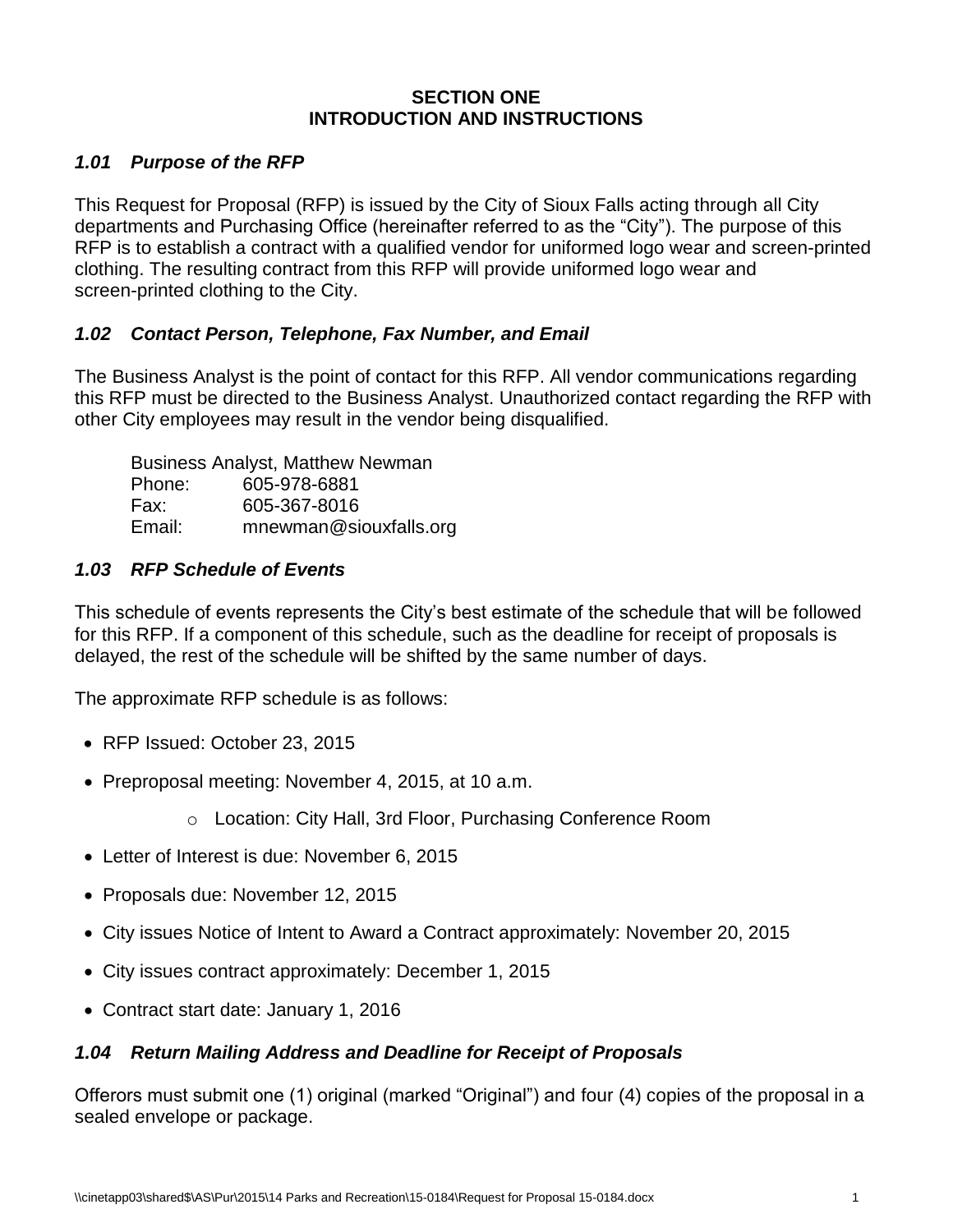Envelopes or packages containing proposals must be clearly addressed as described below to ensure proper delivery and to avoid being opened by the City before the deadline for receipt. Envelopes or packages must be addressed as follows:

City of Sioux Falls Engineering Office Attention: Matthew Newman Request for Proposal (RFP: Uniformed Logo Wear and Screen Printed Clothing) RFP No. 15-0184 224 West Ninth Street P.O. Box 7402 Sioux Falls, SD 57117-7402

Proposals must be received by the Engineering Office (located on second floor of City Hall) for the purchasing agency at the location specified no later than 2 p.m., Central time, on November 12, 2015. Proposals will not be publicly read at the opening.

Proposals may not be delivered orally, by facsimile transmission, by other telecommunication, or electronic means.

Offerors assume the risk of the method of dispatch chosen. The City assumes no responsibility for delays caused by any delivery service. Postmarking by the due date will not substitute for actual proposal receipt by the City. An Offeror's failure to submit its proposal prior to the deadline will cause the proposal to be rejected. Late proposals or amendments will not be opened or accepted for evaluation.

#### <span id="page-4-0"></span>*1.05 Amendments to the RFP*

If an amendment to this RFP is issued, it will be provided to all Offerors that submitted a Letter of Interest (see Section 1.07). Amendments will also be posted on the website under Requests for Proposal: [www.siouxfalls.org.](http://www.siouxfalls.org/)

#### <span id="page-4-1"></span>*1.06 Notice Provided*

The Request for Proposal and any amendments to the RFP will be posted on the following website: [www.siouxfalls.org.](http://www.siouxfalls.org/)

## <span id="page-4-2"></span>*1.07 Letter of Interest*

Vendors interested in receiving any notices related to this RFP are required to contact the Business Analyst, by email or mail, with the name of their firm, contact person, mailing address, telephone number, fax number, and email address. The sole purpose of the Letter of Interest is to provide the purchasing agency with a contact person to receive any notices related to the RFP. Submission of a Letter of Interest is not a requirement for submitting a proposal to this RFP. The City must receive the Letter of Interest from the vendor by November 6, 2015.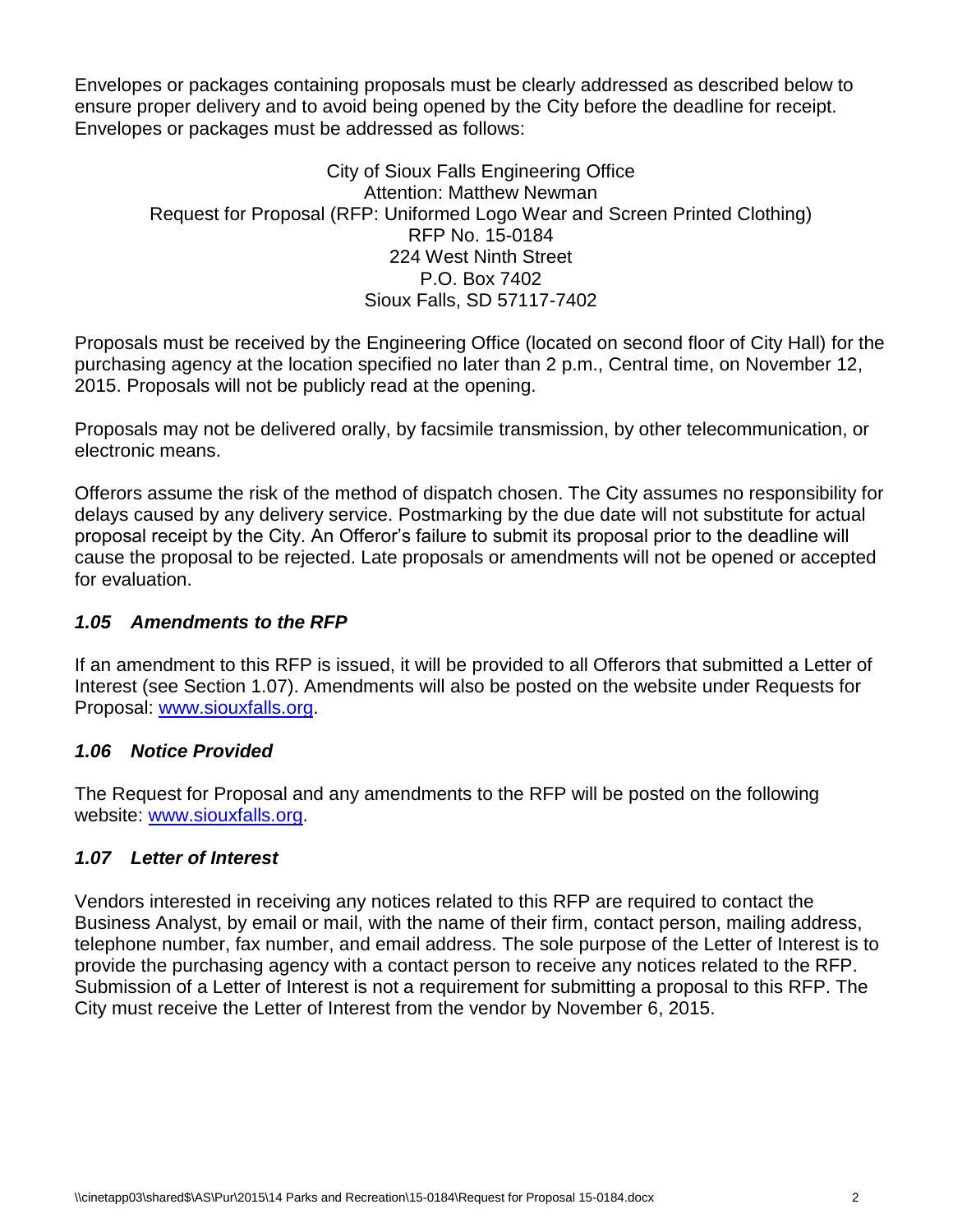#### **SECTION TWO BACKGROUND INFORMATION**

#### <span id="page-5-1"></span><span id="page-5-0"></span>*2.01 Background Information*

The City is requesting proposals for Uniformed Logo Wear and Screen-Printed Clothing for Sioux Falls Public Works, Parks and Recreation, and other various City departments.

#### <span id="page-5-2"></span>*2.02 Current Expenditures*

The City last year spent approximately \$40,000.00 on uniformed embroidered logo wear and uniformed screen-printed clothing.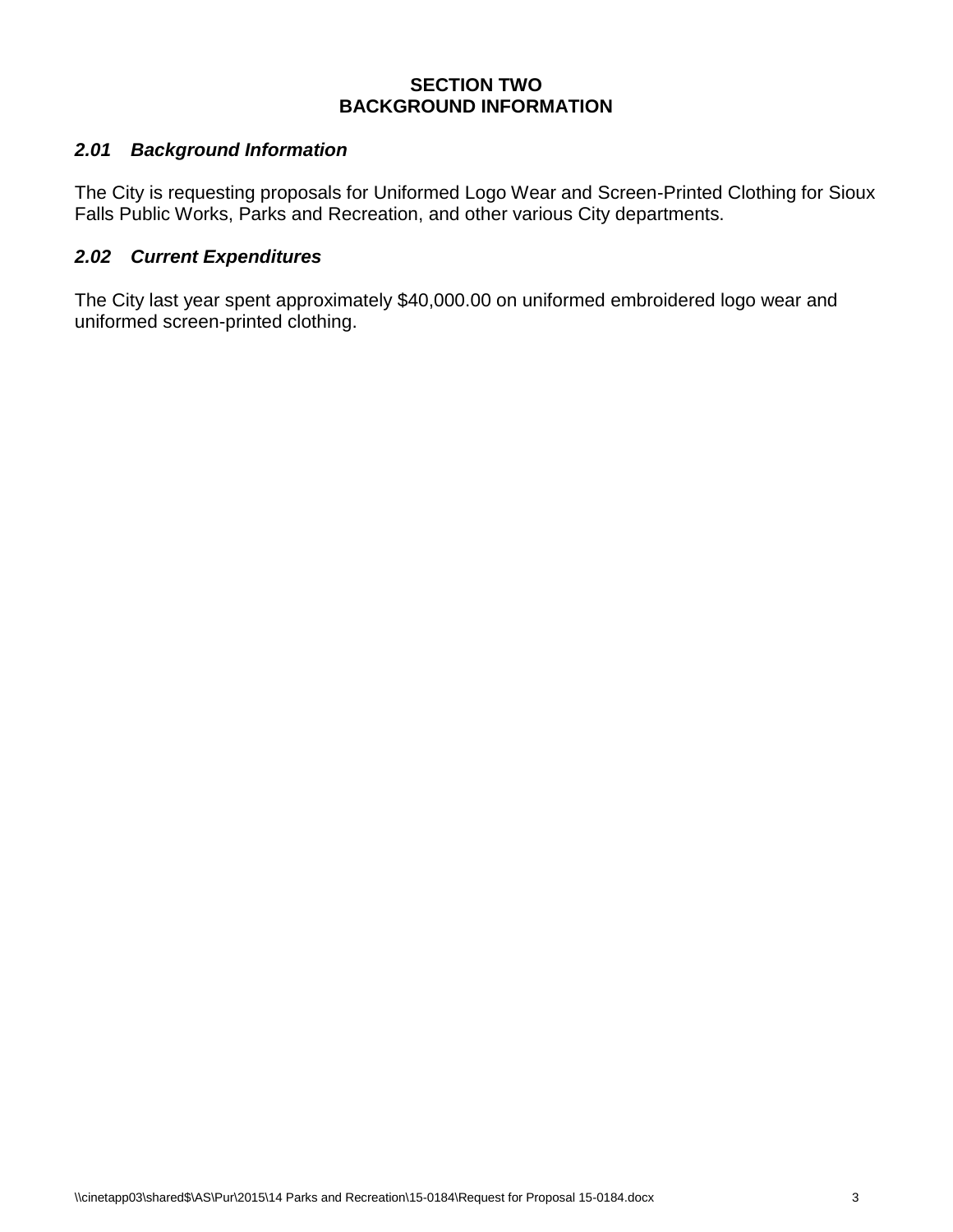## **SECTION THREE SCOPE OF WORK**

#### <span id="page-6-1"></span><span id="page-6-0"></span>*3.01 Introduction*

The City intends to contract with the qualified firm or firms whose proposal is deemed to be the most advantageous to the City. No contract will be awarded solely on the basis of price. Only those proposals determined to meet all of the requirements of this RFP will be given consideration. Any proposals that are deemed to be nonconforming to the stated requirements will be rejected. Therefore, proposing firms shall use particular care in reviewing the RFP requirements as set forth in this document.

#### <span id="page-6-2"></span>*3.02 General Billing Requirements*

The City seeks an efficient billing process. The City requires invoicing to each account, as requested, at no additional charge to the City. The billing format will be reviewed and approved by the contract administrator previous to the final contract agreement. Offeror must thoroughly describe their ability to accept and process orders using purchase orders or purchasing cards. Offerors must also discuss their ability to receive online payment via purchase card, receive an electronic funds transfer from the City, and/or a seamless electronic interface to City accounting systems.

Offerors are invited to provide any other information that they feel is relevant to this RFP process. For example, would the Offeror provide any additional services at no cost to the City or assist the City in evaluating its existing needs and future needs.

The City **will not** accept fuel surcharges, delivery charges, or any other miscellaneous fees and/or surcharges.

#### <span id="page-6-3"></span>*3.03 Product Support and Customer Service Requirements*

#### **Customer Service**

The City seeks a high level of customer service. Customer service representatives will be assigned to each account by area and shall be familiar with all aspects of the City's requirements and conditions of the contract. The Contractor must promptly notify the City's contract administrator of any changes to the list of customer service representatives.

Customer service should be available through a variety of means including, but not limited to, the following methods: online, email, phone, and fax. Orders, whether by purchase order or by credit card, will be placed by various City employees, departments, and locations.

#### <span id="page-6-4"></span>*3.04 Federal Requirements*

The Offeror must identify and comply with all known federal requirements that apply to the proposal, the evaluation, or the contract. In addition to support on existing products and supplies, the Offeror must be able to provide continued education on new product opportunities.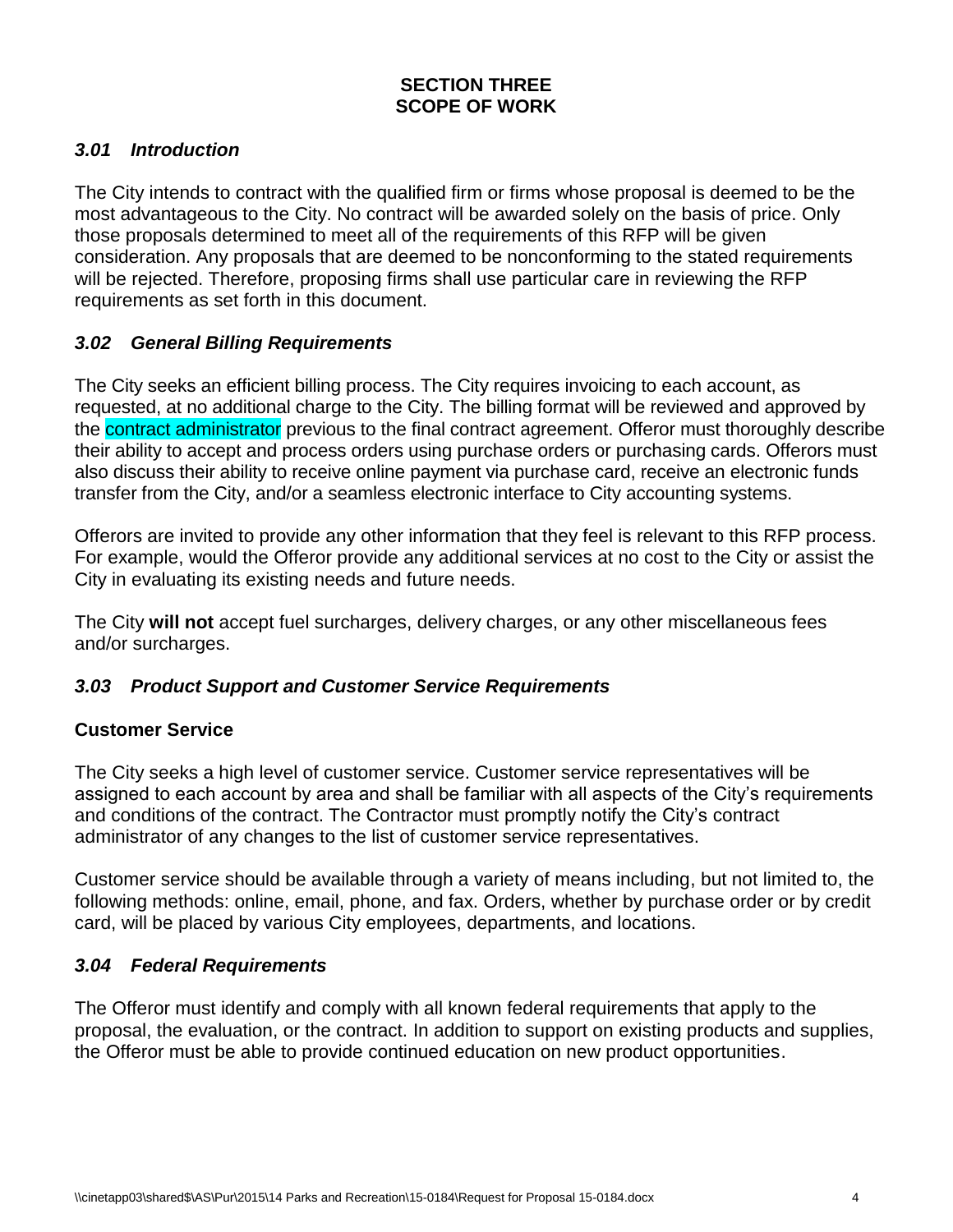#### **SECTION FOUR GENERAL CONTRACT INFORMATION**

#### <span id="page-7-1"></span><span id="page-7-0"></span>*4.01 Contract Term, Extension, and Renewal Options*

The City intends to enter into a contract with an initial term of three years, with options for up to two (2), one-year contract renewal or extensions.

## <span id="page-7-2"></span>*4.02 Contract Type*

This contract is a fixed price with adjustment contract. The initial contract price will be based upon prices submitted by the Offeror, subject to contract negotiations with the City and shall be firm for the first year of the contract. Price adjustments will be negotiated at the request of either party in the extension periods or through an adjustment clause.

The City must be notified in a timely manner of all price decreases.

The Contractor will meet with the Contract Administrator not less than two (2) times per year to conduct a contract and performance review of the contract. These meetings will be in person in Sioux Falls. This review will include a review of the pricing, delivery performance, customer service, and improving operational efficiencies. If necessary, appropriate adjustments to the pricing may be negotiated yearly if agreed upon by both parties.

Written requests for price changes in term contracts after the firm price period must be submitted in writing to the City. Any increase will be based on the Offeror/Contractor's actual cost increase only, as shown in written documentation. All requests for price increases must be in writing, must not constitute increases in profit, and must contain data establishing or supporting the increase in cost. At the option of the City: (1) the request may be granted; (2) the contract may be canceled and solicitation may be readvertised; or (3) continue the contract without change.

The City will accept or reject all such written requests within thirty (30) days of the date of receipt of Offeror's request for price increase and receipt of proper written documentation, whichever is later.

If a price increase is approved, the City will issue an amendment to the contract specifying the date the increase will be effective. Contractor will be required to send notice to all users of the contract. All products and related accessories are to be billed at prices in effect at the time the service was rendered or order was placed.

When the City rejects a request for a price increase, the Contractor will be notified and the contract will continue without change.

## <span id="page-7-3"></span>*4.03 Proposal as a Part of the Contract*

Part or all of this RFP and the successful proposal may be incorporated into the contract.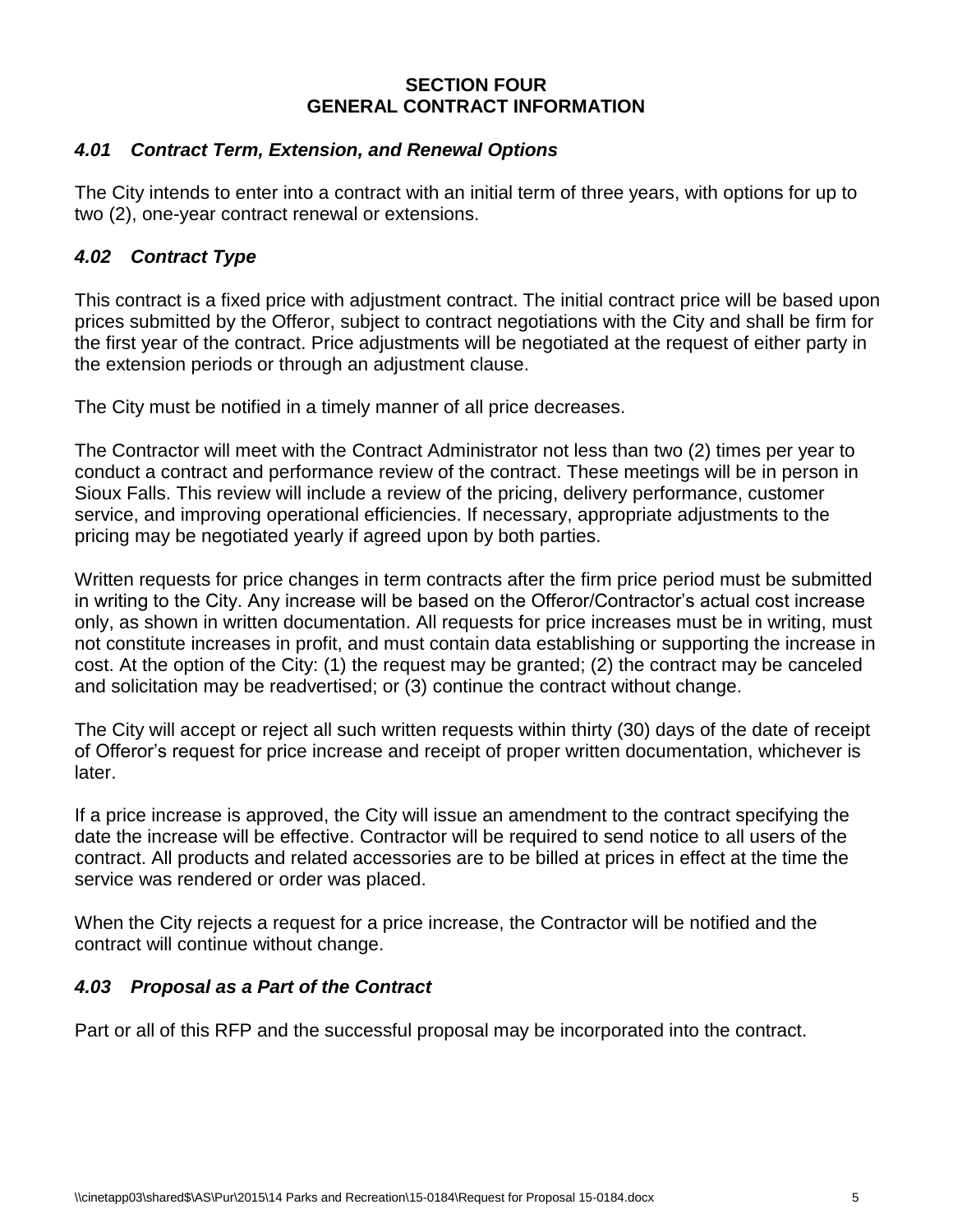## <span id="page-8-0"></span>*4.04 Additional Terms and Conditions*

The City reserves the right to add, delete, or modify terms and conditions during contract negotiations. These terms and conditions will be within the scope of the RFP and will not affect the proposed evaluations.

### <span id="page-8-1"></span>*4.05 Supplemental Terms and Conditions*

Proposals, including supplemental terms and conditions, will be accepted, but supplemental conditions that conflict with those contained in this RFP, or that diminish the City's rights under any contract resulting from the RFP, will be considered null and void. The City is not responsible for identifying conflicting supplemental terms and conditions before issuing a contract award. After award of contract:

- 1. If conflict arises between a supplemental term or condition included in the proposal and a term or condition of the RFP, the term or condition of the RFP will prevail; and
- 2. If the City's rights would be diminished as a result of application of a supplemental term or condition included in the proposal, the supplemental term or condition will be considered null and void.

### <span id="page-8-2"></span>*4.06 Contract Approval*

This RFP does not, by itself, obligate the City. The City's obligation will commence when the Mayor signs the contract. Upon written notice to the Contractor, the City may set a different starting date for the contract. The City will not be responsible for any work done by the Contractor, even work done in good faith, if it occurs prior to the contract start date set by the City.

## <span id="page-8-3"></span>*4.07 Taxes and Taxpayer Tax Identification*

The Contractor must provide a valid Vendor Tax Identification Number as a provision of the contract.

The City is not responsible for and will not pay local, state, or federal taxes. The City sales tax exemption number is 1018-1374-ST, and certificates will be furnished upon request by the purchasing agency.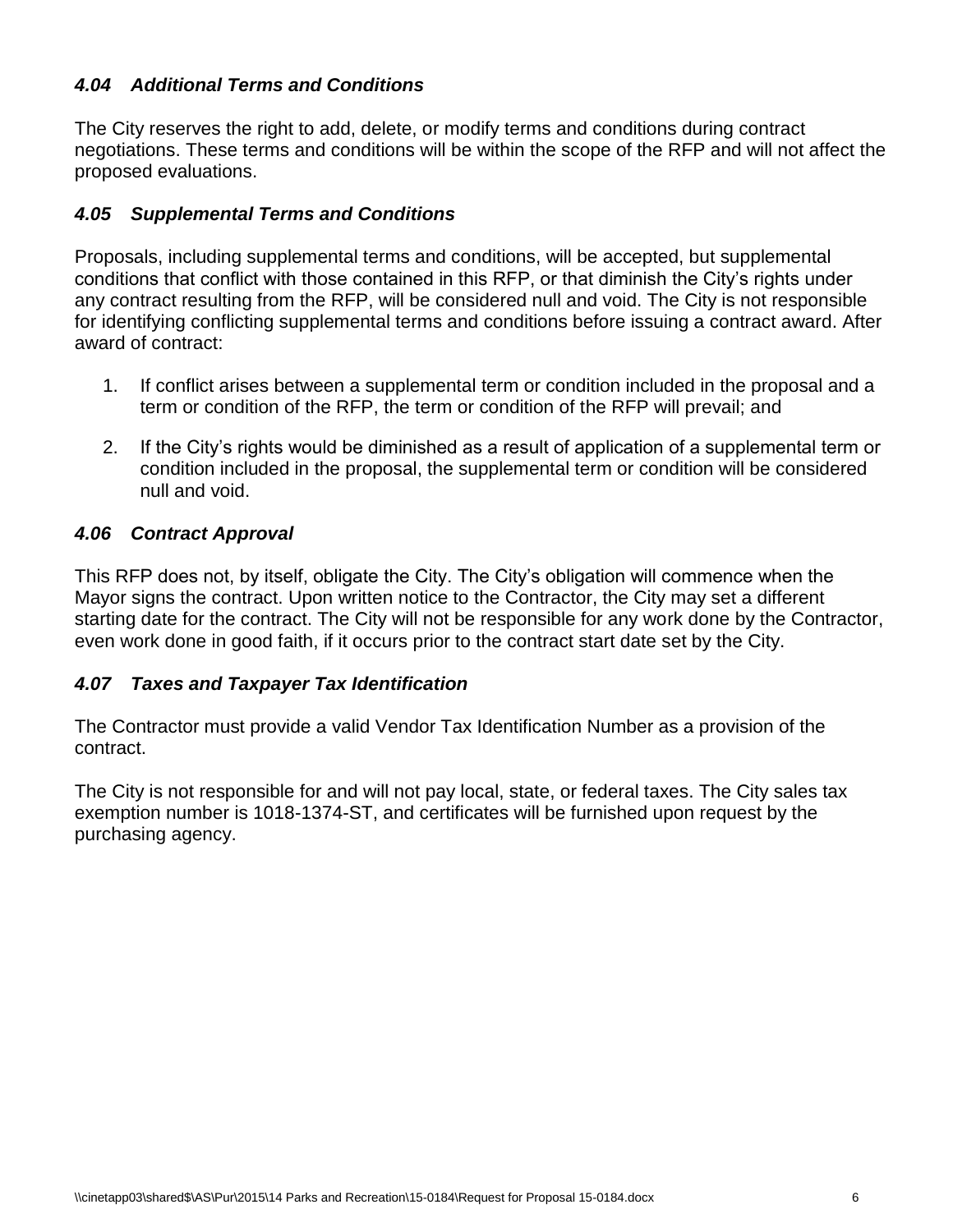#### **SECTION FIVE EVALUATION CRITERIA AND CONTRACTOR SELECTION**

#### **THE TOTAL NUMBER OF POINTS USED TO SCORE THIS CONTRACT IS 100**

#### <span id="page-9-1"></span><span id="page-9-0"></span>*5.01 Demonstrated Ability to Provide Acceptable Materials and Services*

**Thirty percent (30%)** of the total possible evaluation points will be assigned to this criterion.

Proposals will be evaluated against the criteria set out below:

- 1. Does the Offeror have the ability to offer a full line of logo wear clothing from in all sizes and colors identified in the bid?
- 2. Does the Offeror offer long tall sizing, if so on what kinds of garments?
- 3. Does the Offeror have a dedicated art department with a dedicated staff of graphic designers to create original creative artwork for T-shirts and other clothing? Offeror shall supply samples of artwork.
- 4. Does the Offeror have the ability to create creative embroidered designs in multiple colors on any garment?
- 5. Does the Offeror have multiple suppliers to source the needs of all City departments? If so, how many?

#### <span id="page-9-2"></span>*5.02 Product Support and Customer Service*

*Twenty-five percent (25%)* of the total possible evaluation points will be assigned to this criterion.

Proposals will be evaluated against the criteria set out below:

- 1. Does the Offeror commit to assign a local account specific representative(s) to the City account to visit with City staff at various City locations?
- 2. Does the Offeror provide an online ordering website, catalog, or local store front with the ability to accept purchase orders and credit cards for purchases?
- 3. Does the Offeror have the ability to bring in samples of clothing to various City departments to view and try on or visit the store to view vendors selection?
- 4. Does the Offeror have the ability to deliver the products to the City free of charge for all orders over \$50.00.
- 5. Does the Offeror have the ability to deliver all orders within 30 days of the receipt of the order.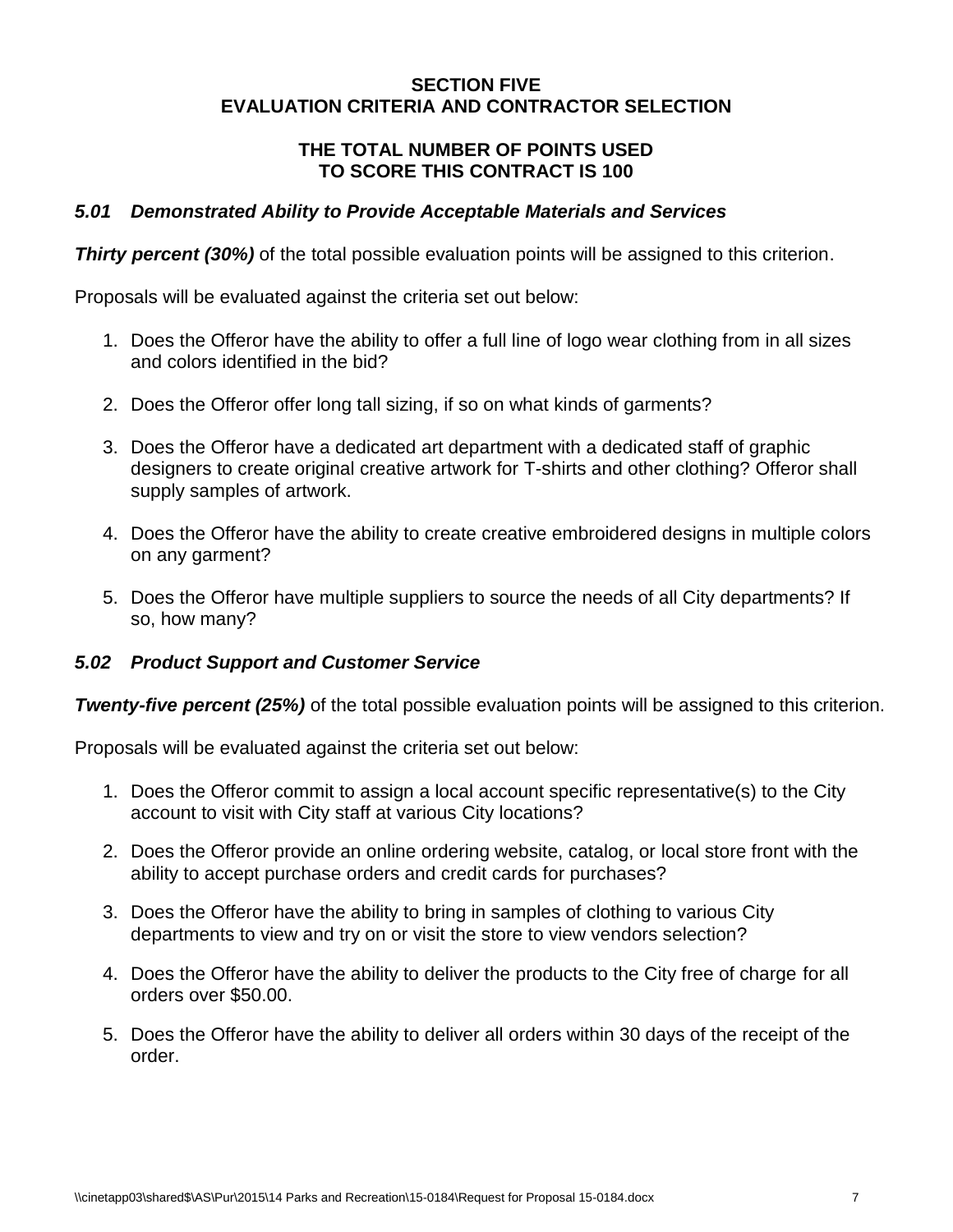#### <span id="page-10-0"></span>*5.03 Experience and Qualifications*

*Fifteen percent (15%)* of the total possible points will be assigned to this criterion.

Proposals will be evaluated against the criteria set out below:

- *1.* Does the Offeror provide a minimum of five (5) references for "like-sized" accounts with which the firm has conducted business and performed similar services as outlined in this RFP?
- *2.* Does the Offeror provide qualifications of company representatives to be assigned to City accounts as well as backup personnel outlined in the submitted proposal?
- *3.* How many years has the Offeror been in business?

### <span id="page-10-1"></span>*5.04 Contract Cost*

**Thirty percent (30%)** of the total possible evaluation points will be assigned to cost.

Proposing firms shall submit a comprehensive price list along with catalogs with the percent decrease from list price. Proposal cost will be determined by the costs submitted for the uniformed logo wear and screen-printed T-shirts (Attachments 3 and 4) and a random sampling, to be determined by the City, of at least ten items with the decrease from list price applied prior to converting the costs.

### **Converting Cost to Points**

After applying any reciprocal preference, the lowest cost proposal will receive the maximum number of points allocated to cost. The point allocations for cost on the other proposals will be determined as follows:

#### Price of Lowest Cost Proposal

Price of Proposal Being Rated x Total Points for Cost Available = Awarded Points.

Any prompt payment discount terms proposed by the Offeror will not be considered in evaluating cost. The lowest cost proposal will receive the maximum number of points allocated to cost.

#### <span id="page-10-2"></span>*5.05 Samples/Testing*

Offerors may be required to provide any requested product samples for testing. The City will determine the products for testing. There will be no cost to the City for the testing of these products. Products selected for sample must be delivered in a timely manner.

The requesting department will conduct the testing to determine performance and acceptability.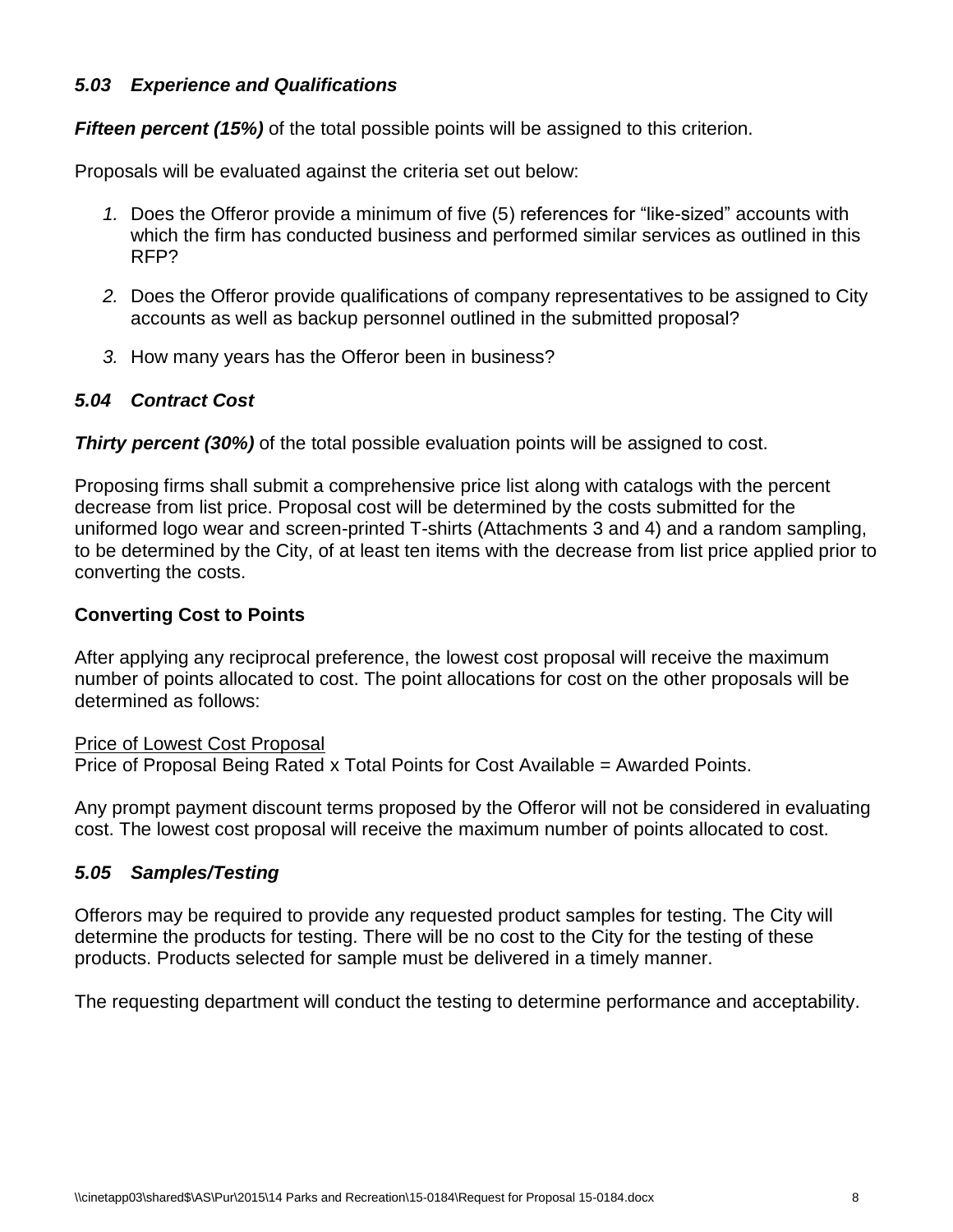#### **SECTION SIX PROPOSAL FORMAT AND CONTENT**

#### <span id="page-11-1"></span><span id="page-11-0"></span>*6.01 Proposal Format and Content*

The City discourages overly lengthy and costly proposals; however, in order for the City to evaluate proposals fairly and completely, Offerors must follow the format set out in this RFP and provide all information requested. The Offeror's proposal shall include a point-by-point response for each paragraph in this RFP.

#### <span id="page-11-2"></span>*6.02 Introduction*

Proposals must include the complete name and address of Offeror's firm and the name, mailing address, and telephone number of the person the City should contact regarding the proposal.

Proposals must confirm that the Offeror will comply with all provisions in this RFP. The proposal must disclose any instances where the firm or any individuals working on the contract has a possible conflict of interest and, if so, the nature of that conflict.

Proposals must be signed by a company officer empowered to bind the company. The Offeror's failure to include these items in the proposals may cause the proposal to be determined to be nonresponsive and the proposal may be rejected.

### <span id="page-11-3"></span>*6.03 Demonstrated Ability to Provide Acceptable Materials, and Services*

Offerors must provide a comprehensive response to Section 5.01. Responses must be in the same sequence as they appear in Section 5.01. If necessary, an Offeror must provide supporting narrative and documentation when required in response to the requirements of this section.

#### <span id="page-11-4"></span>*6.04 Product Support and Customer Service*

Offerors must provide a comprehensive response to the product support and customer service requirements specified in Section 5.02. Responses must be in the same sequence as they appear in Section 5.02. Offerors must provide supporting narrative and documentation when required in response to the product support requirements.

#### <span id="page-11-5"></span>*6.05 Experience and Qualifications*

Offerors must describe the experience of their firm in delivery of uniformed logo wear and screen-printed clothing specified in Section 5.03. Additionally, Offerors must provide information specific to the personnel assigned to accomplish the work called for in this RFP. Offerors must provide a narrative description of the organization and personnel team. Provide the following information about each person listed:

- 1. Title/name.
- 2. Experience.
- 3. Description of the type of work the individual will perform.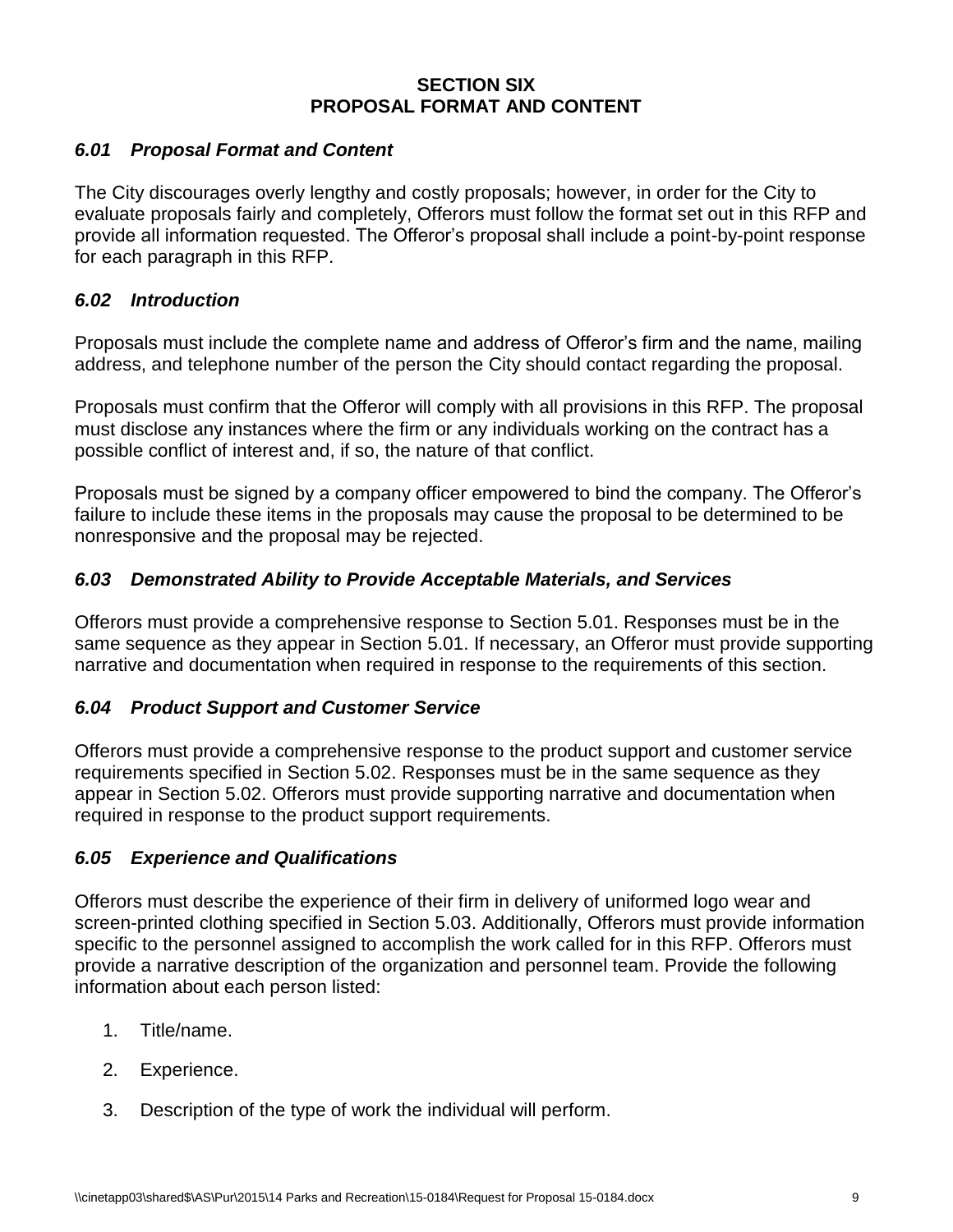If an Offeror intends to use subcontractors, the Offeror must identify in the proposal the names of the subcontractors and the portions of the work the subcontractors will perform. Offerors are responsible for all work performed by their subcontractors.

Offerors must provide three reference names and phone numbers for similar projects the Offeror's firm has completed. The City reserves the right to contact any references provided by the Offeror. Offerors are invited to provide letters of reference from previous clients.

## <span id="page-12-0"></span>*6.06 Cost Proposal*

The Offerors should list all products and services and discounts available to the City. All costs associated with the contract must be stated in U.S. currency and represent the monthly reoccurring rates. For commodities being imported, the price must include any applicable customs, brokerage agency fees, and duties if any.

All cost shall include shipping for orders over \$50.00.

The Offerors must list any additional service charges not identified, such as long-distance charges for international calls.

#### <span id="page-12-1"></span>*6.07 Required Enclosures*

The Offerors shall include all-inclusive price lists, along with applicable discounts, for all products available. The Offerors shall also take care to include requested submittal information detailed through the request for proposal documents.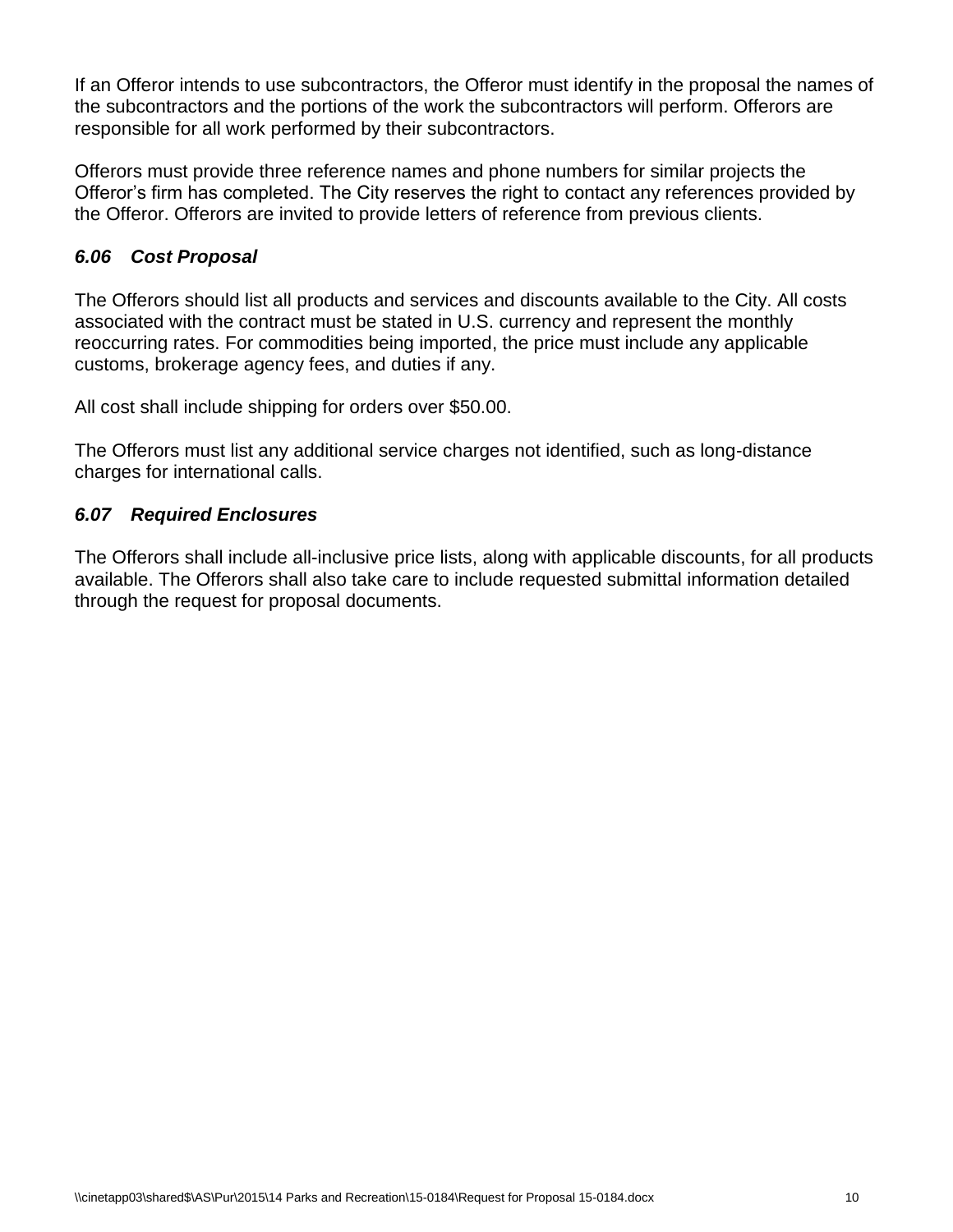#### **SECTION SEVEN STANDARD PROPOSAL INFORMATION**

## <span id="page-13-1"></span><span id="page-13-0"></span>*7.01 Authorized Signature*

An individual authorized to bind the Offeror to the provisions of the RFP must sign all proposals.

## <span id="page-13-2"></span>*7.02 City Not Responsible for Preparation Costs*

The City will not pay any cost associated with the preparation, submittal, presentation, or evaluation of any proposal.

## <span id="page-13-3"></span>*7.03 Conflict of Interest*

Offerors must disclose any instances where the firm or any individuals working on the contract has a possible conflict of interest and, if so, the nature of that conflict (e.g., employed by the City of Sioux Falls). The City reserves the right to cancel the award if any interest disclosed from any source could either give the appearance of a conflict or cause speculation as to the objectivity of the Offeror's proposal. The City's determination regarding any questions of conflict of interest is final.

## <span id="page-13-4"></span>*7.04 Offeror's Certification*

By signature on the proposal, the Offeror certifies that it complies with:

- 1. The laws of the state of South Dakota.
- 2. All applicable local, state, and federal laws, codes, and regulations.
- 3. All terms, conditions, and requirements set forth in this RFP.
- 4. A condition that the proposal submitted was independently arrived at without collusion.
- 5. A condition that the offer will remain open and valid for the period indicated in this solicitation; and any condition that the firm and/or any individuals working on the contract do not have a possible conflict of interest (e.g., employed by the City).

If any Offeror fails to comply with the provisions stated in this paragraph, the City reserves the right to reject the proposal, terminate the contract, or consider the Contractor in default.

## <span id="page-13-5"></span>*7.05 Offer Held Firm*

Proposals must remain open and valid for at least thirty (**30)** *days* from the deadline specified for submission of proposals.

## <span id="page-13-6"></span>*7.06 Amendments to Proposals and Withdrawals of Proposals*

Offerors may amend or withdraw proposals prior to the deadline set for receipt of proposals. No amendments will be accepted after the deadline unless they are in response to the City's request. After the deadline, Offerors may make a written request to withdraw proposals and provide evidence that a substantial mistake has been made. The procurement officer may permit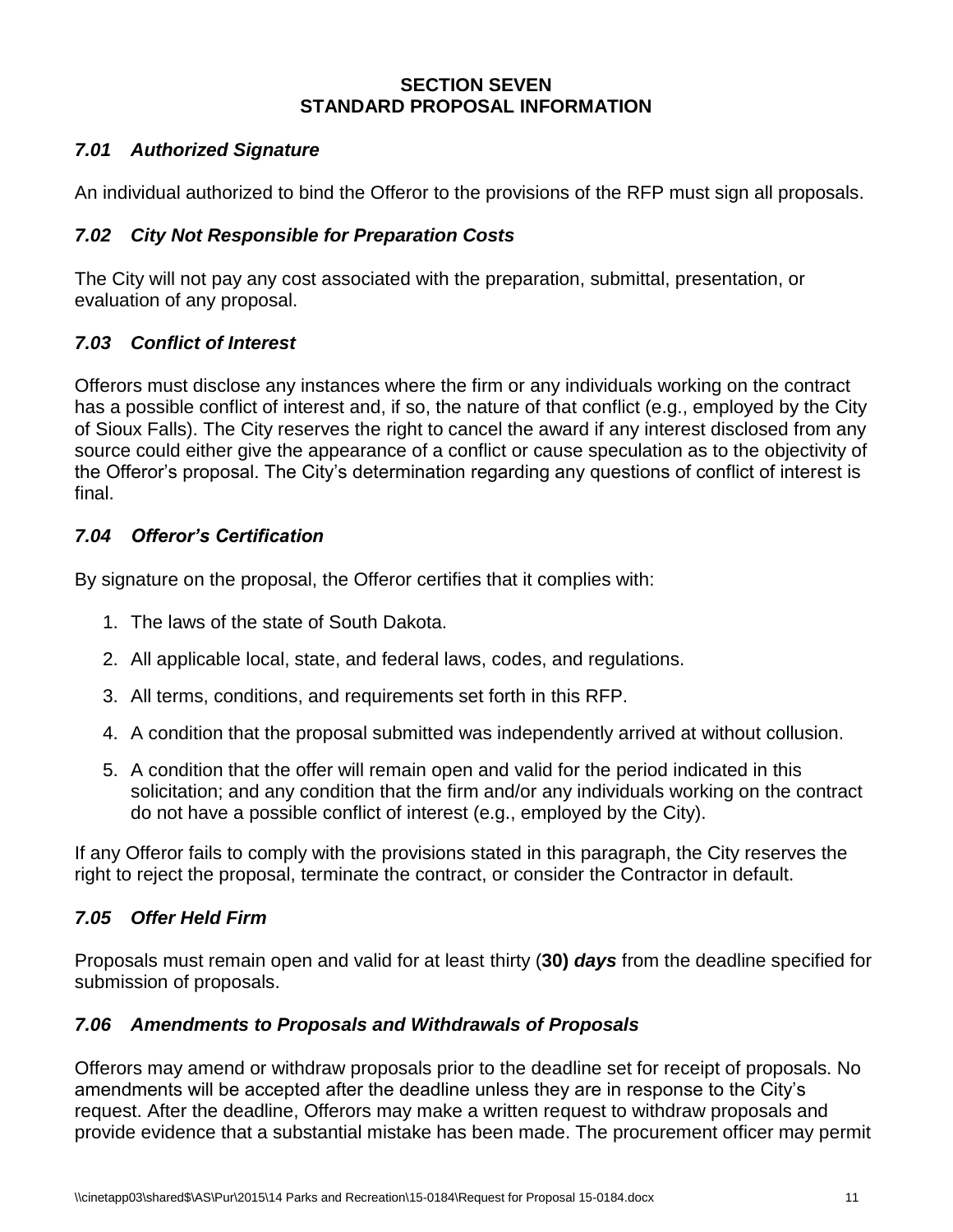withdrawal of the proposal upon verifying that a substantial mistake has been made, and the City may retain the Offeror's bid bond or other bid type of bid security, if one was required.

## <span id="page-14-0"></span>*7.07 Alternate Proposals*

Offerors may not submit alternate proposals for evaluation.

## <span id="page-14-1"></span>*7.08 Subcontractors*

Subcontractors may be used to perform work under this contract. If the Offeror intends to use subcontractors, the Offeror must identify in the proposal the names of the subcontractors and the portions of the work the subcontractors will perform.

If a proposal with subcontractors is selected, the Offeror must provide the following information concerning each prospective subcontractor within *five (5) working days* from the date of the City's request:

- 1. Complete name of the subcontractor.
- 2. Complete address of the subcontractor.
- 3. Type of work the subcontractor will be performing.
- 4. Percentage of work the subcontractor will be providing.
- 5. Evidence, as set out in the relevant section of this RFP that the subcontractor is registered and, if applicable, holds a valid South Dakota business license.
- 6. A written statement, signed by each proposed subcontractor that clearly verifies that the subcontractor is committed to render the services required by the contract.
- 7. A copy of the Offeror/subcontractor contract verifying the Offeror as the sole responsibility for any and all services under this RFP and financially liable, without exception, to the City for all services contracted by the Offeror under this RFP.

The Offeror's failure to provide this information, within the time set, may cause the City to consider its proposal nonresponsive and reject it. The substitution of one subcontractor for another may be made only at the discretion and prior written approval of the City's Purchasing Coordinator or **contract administrator** designated by the City.

## <span id="page-14-2"></span>*7.09 Joint Ventures*

Joint ventures are acceptable. If submitting a proposal as a joint venture, the Offeror must submit a copy of the joint venture agreement that identifies the principles involved and its rights and responsibilities regarding performance and payment.

## <span id="page-14-3"></span>*7.10 Evaluation of Proposals*

All proposals will be reviewed to determine if they are responsive to the requirements of this solicitation. An evaluation committee will evaluate responsive proposals. The evaluation will be based solely on the evaluation factors set forth in this RFP. The evaluation will consider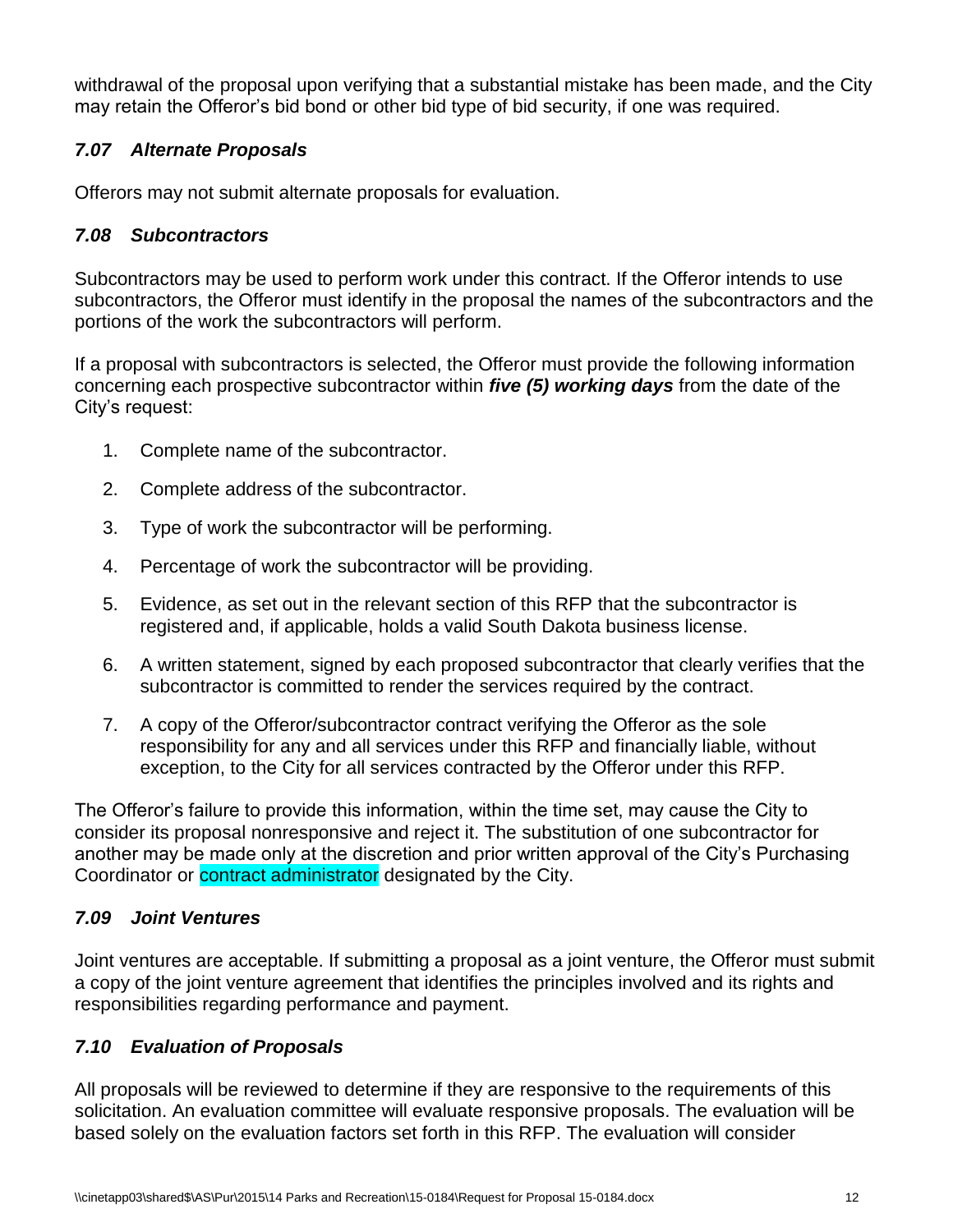information obtained subsequent to any discussions with Offerors determined to be reasonable for award and any demonstrations, oral presentations, or site inspections, if required in this RFP.

## <span id="page-15-0"></span>*7.11 Right of Rejection*

The City reserves the right to reject any proposals, in whole or in part. Proposals received from debarred or suspended vendors will be rejected. The Purchasing Division may reject any proposal that is not responsive to all of the material and substantial terms, conditions, and performance requirements of the RFP.

The Purchasing Division may waive minor informalities that:

- Do not affect responsiveness.
- Are merely a matter of form or format.
- Do not change the relative standing or otherwise prejudice other offers.
- Do not change the meaning or scope of the RFP.
- Are insignificant, negligible, or immaterial in nature.
- Do not reflect a material change in the work.
- Do not constitute a substantial reservation against a requirement or provision.

The City reserves the right to reject any proposal determined to be nonresponsive and to reject the proposal of any Offeror determined to be nonresponsive. The City also reserves the right to refrain from making an award if it determines it to be in its best interest.

## <span id="page-15-1"></span>*7.12 Clarification of Offers*

In order to determine if a proposal is reasonably susceptible for award, communications by the Purchasing Division or the proposal evaluation committee are permitted with any Offeror to clarify uncertainties or eliminate confusion concerning the contents of a proposal and determine responsiveness to the RFP requirements. Clarifications may not result in a material or substantive change to the proposal. The initial evaluation may be adjusted because of a clarification under this section.

## <span id="page-15-2"></span>*7.13 Contract Negotiation*

After final evaluation, the Purchasing Division may negotiate with the Offerors of the highest-ranked proposals. Negotiations, if held, will be within the scope of the request for proposals and limited to those items that would not have an effect on the ranking of proposals. If any Offeror fails to provide the necessary information for negotiations in a timely manner, or fails to negotiate in good faith, the City may terminate negotiations and negotiate with the Offeror of the next highest-ranked proposal.

If contract negotiations are commenced, they may be held at City Hall, 224 West Ninth Street, Sioux Falls, SD—a date and time to be determined.

If contract negotiations are held, the Offeror will be responsible for all costs including its travel and per diem expenses.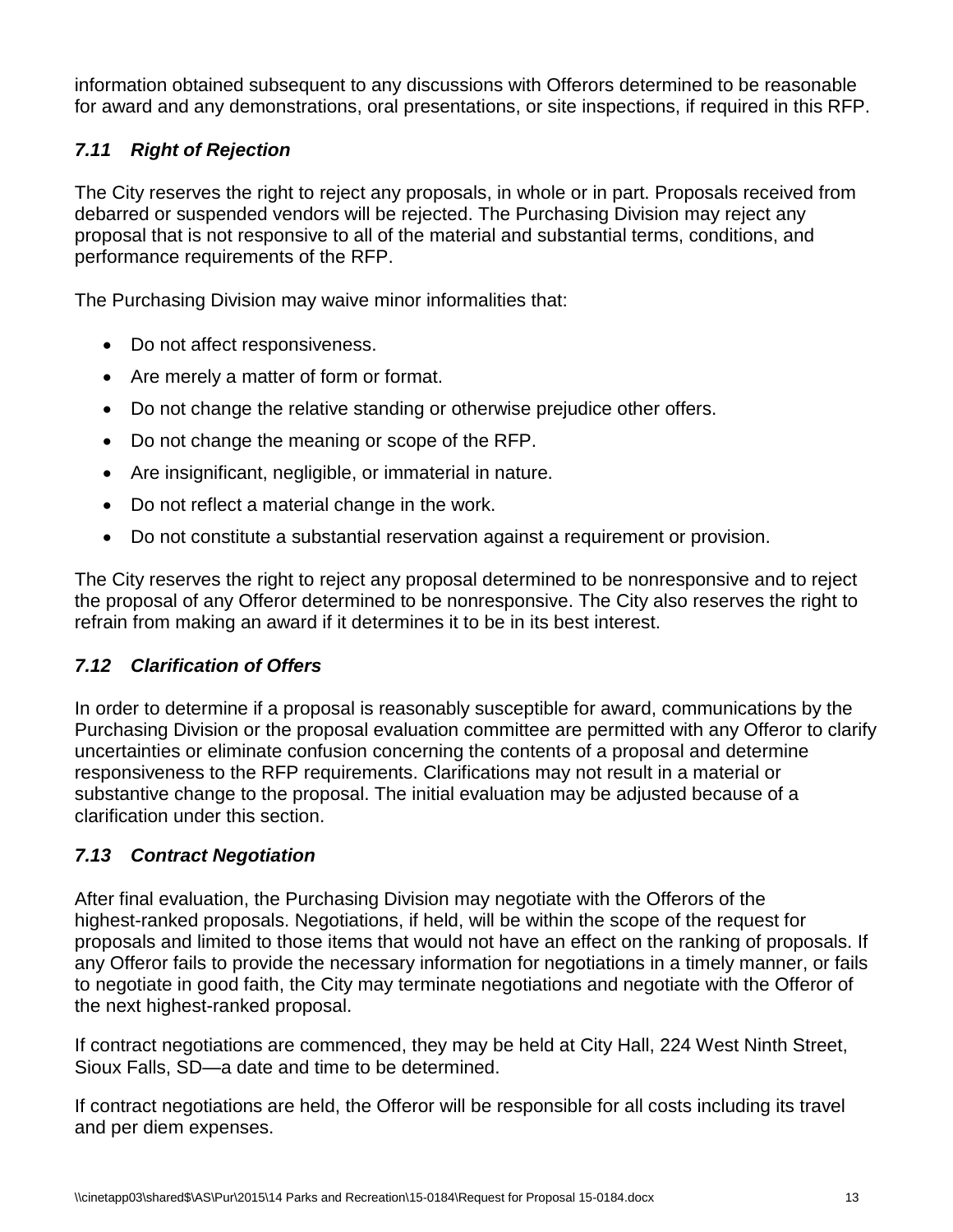## <span id="page-16-0"></span>*7.14 Failure to Negotiate*

If the selected Offeror:

- Fails to provide the information required to begin negotiations in a timely manner.
- Fails to negotiate in good faith.
- Indicates it cannot perform the contract within the budgeted funds available for the project.
- If the Offeror and the City, after a good-faith effort, cannot come to terms.

The City may terminate negotiations with the Offeror initially selected and commence negotiations with the next highest-ranked Offeror.

## <span id="page-16-1"></span>*7.15 Notice of Intent to Award—Offeror Notification of Selection*

After the completion of contract negotiations, the Purchasing Division will issue a written Notice of Intent to Award and send copies to all Offerors. The Notice of Intent Award will set out the names and addresses of all Offerors and identify the proposal(s) selected for award. The scores and placement of other Offerors will not be part of the Notice of Intent to Award.

Successful Offerors named in the Notice of Intent to Award are advised not to begin work, purchase materials, or enter into subcontracts relating to the project until both the successful Offeror and the City sign the contract.

Any bidder who is aggrieved in connection with the award of a contract may protest. The protesting bidder shall file a written statement with the Purchasing Division during normal business hours within seven calendar days of the date the Mayor signed the bid award document.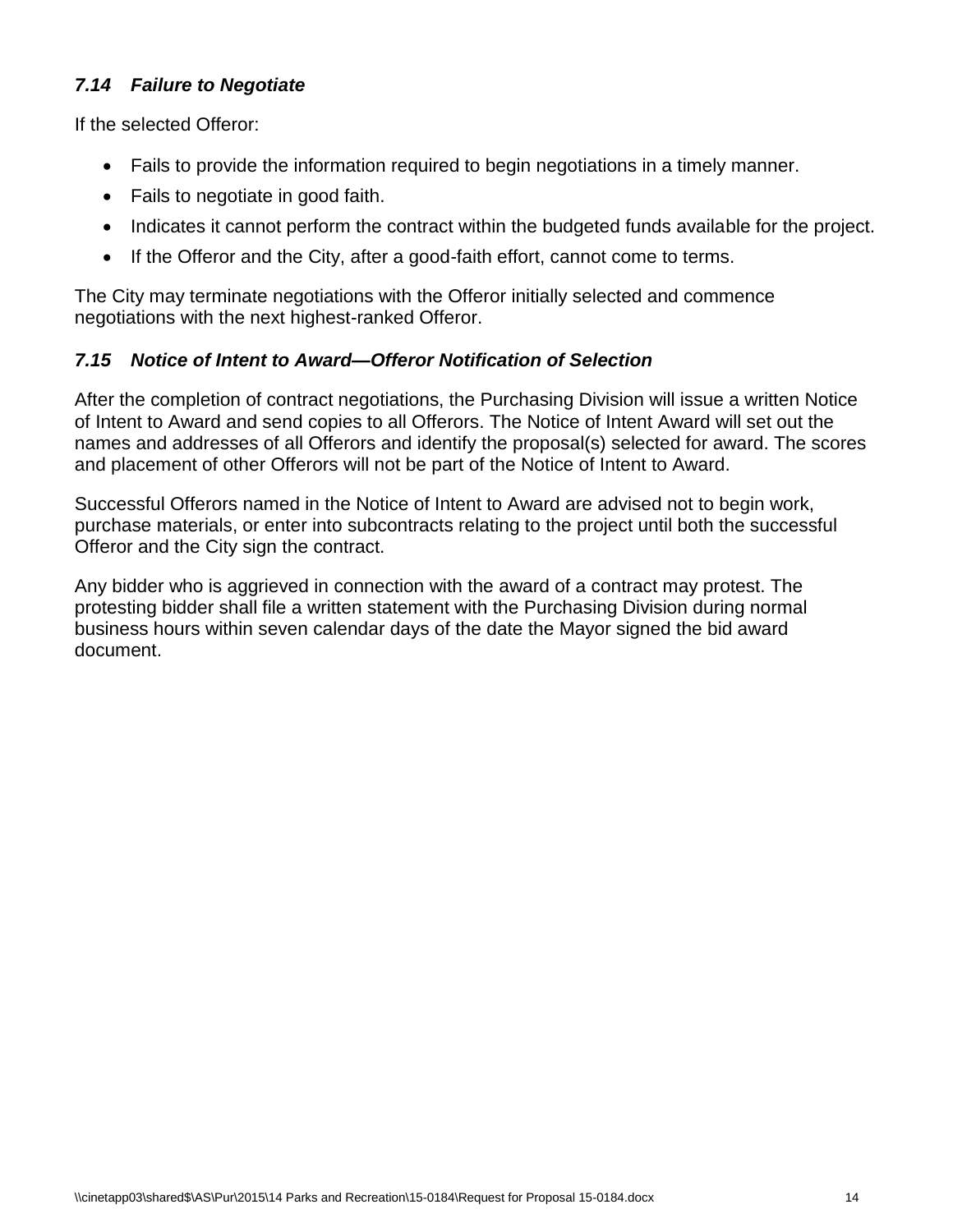## **SECTION EIGHT ATTACHMENTS**

#### <span id="page-17-1"></span><span id="page-17-0"></span>*8.01 Attachments*

- 1. Evaluation Summary.
- 2. General Terms and Conditions.
- 3. Uniformed Logo Wear Cost Proposal.
- 4. Screen-Printed T-shirt Cost Proposal.
- 5. Embroidery Examples.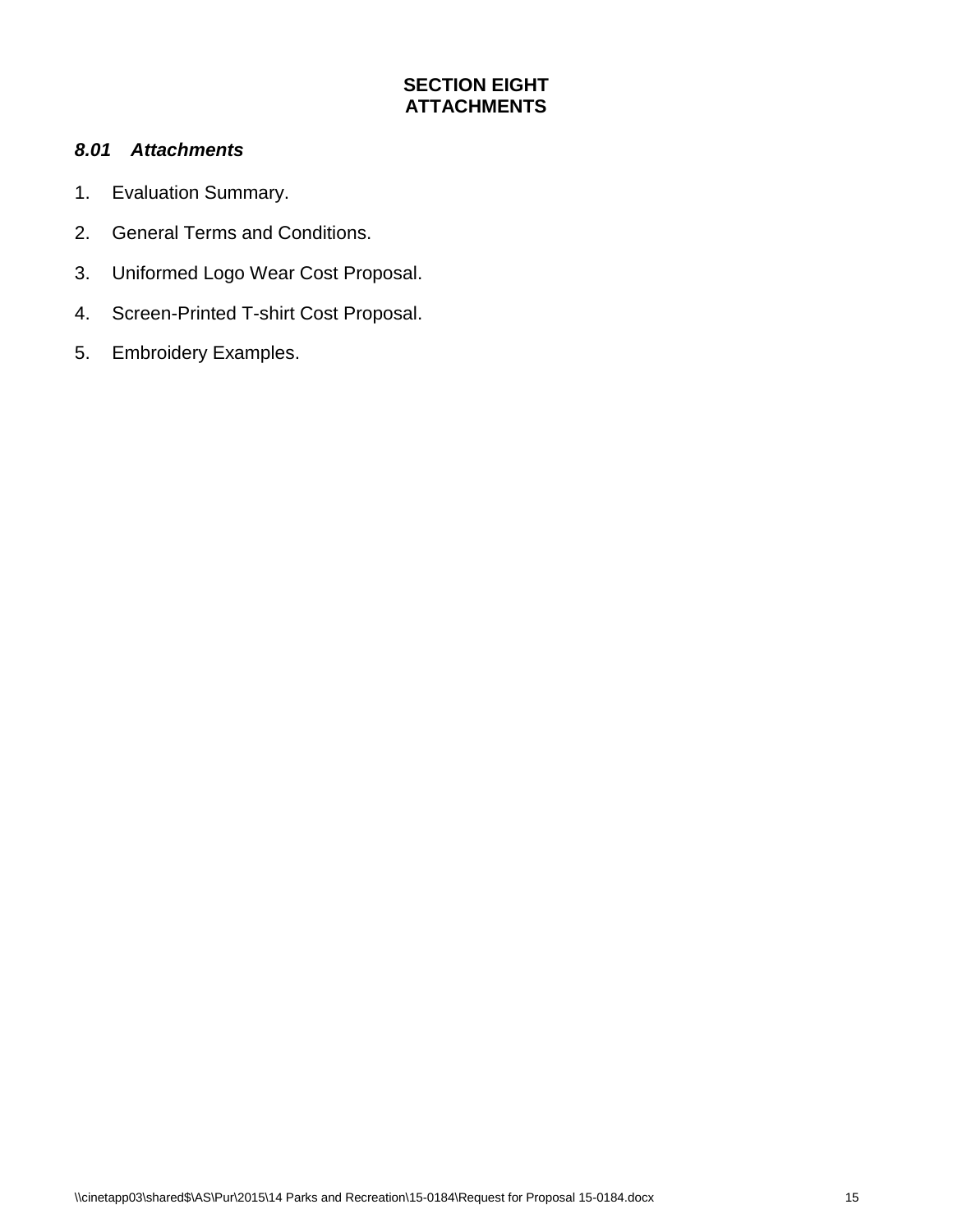### **ATTACHMENT 1 EVALUATION SUMMARY**

| RFP 15-0184 Uniform Logowear                                                                                                                                                               |        |  |                                            |                             |             |                                     |                 |
|--------------------------------------------------------------------------------------------------------------------------------------------------------------------------------------------|--------|--|--------------------------------------------|-----------------------------|-------------|-------------------------------------|-----------------|
| Evaluator's Name<br><b>Vendor Being Evaluated</b>                                                                                                                                          |        |  |                                            |                             |             |                                     |                 |
|                                                                                                                                                                                            | Weight |  | Outstanding Good to<br>$(10 \text{ pts.})$ | Excellent (6 - 8) or 4 pts) | Marginal (3 | Unacceptable<br>(0 <sub>pts</sub> ) | <b>Subtotal</b> |
| <b>Evaluation Criteria for Firm Selection</b>                                                                                                                                              |        |  |                                            |                             |             |                                     |                 |
|                                                                                                                                                                                            |        |  |                                            |                             |             |                                     |                 |
| Demonstrated Ability to Provide Acceptable<br><b>Materials and Services</b>                                                                                                                | 30     |  |                                            |                             |             |                                     |                 |
| <b>Product Support and Customer Service</b>                                                                                                                                                | 25     |  |                                            |                             |             |                                     |                 |
| <b>Experience and Qualifications</b>                                                                                                                                                       | 15     |  |                                            |                             |             |                                     |                 |
| <b>Contract Cost</b>                                                                                                                                                                       | 30     |  |                                            |                             |             |                                     |                 |
|                                                                                                                                                                                            |        |  |                                            |                             |             |                                     |                 |
| <b>Grand Total</b>                                                                                                                                                                         | 100    |  |                                            |                             |             |                                     |                 |
| Grading: Outstanding = 10 There is no 9 as a<br>score, Adequate to Excellent = $6,7,8$ There is<br>no 5 as a score. Marginal = 3 or 4. There is no<br>1 or 2 as a score $0 =$ Unacceptable |        |  |                                            |                             |             |                                     |                 |
| Note: There can only be one Firm scored as outstanding per category.                                                                                                                       |        |  |                                            |                             |             |                                     |                 |
| <b>Notes</b>                                                                                                                                                                               |        |  |                                            |                             |             |                                     |                 |
|                                                                                                                                                                                            |        |  |                                            |                             |             |                                     |                 |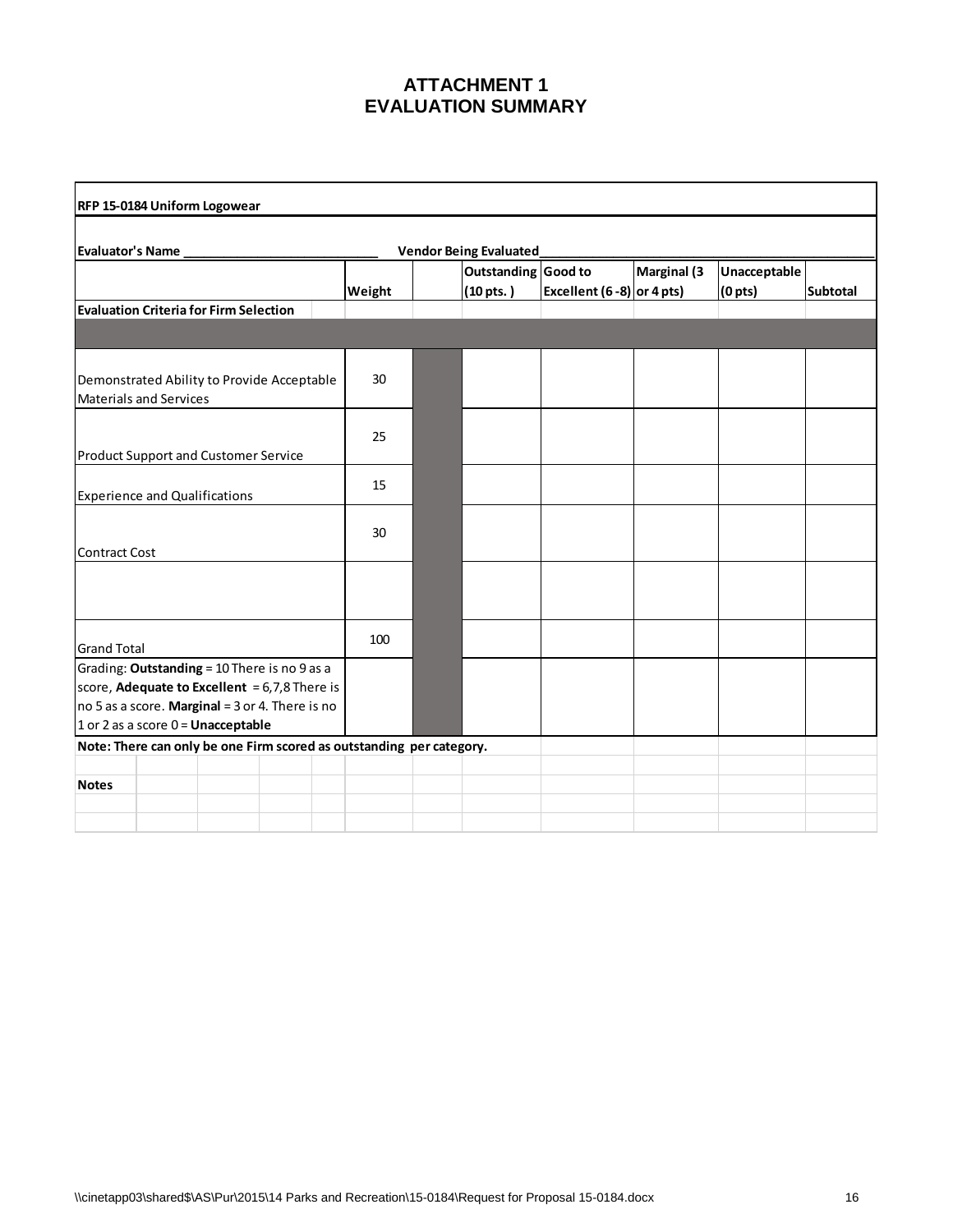#### **Attachment 2 General Terms and Conditions for Solicitations for the Invitation for RFP**

## **Supplies, Equipment, Materials, or Services**

1. **Purpose:** The purpose of this request is to provide the City of Sioux Falls with a contract for the purchase of supplies, equipment, materials, or services as specified herein.

#### 2. **Instructions to Bidders:**

Thoroughly examine the drawings, specifications, schedule, instructions, and all other solicitation documents.

- a. Make all investigations necessary to be familiar with conditions that affect the bid, such as, but not limited to, plant and facilities for delivery of material and equipment. No plea of ignorance by the bidder as a result of failure to investigate or examine conditions or failure to fulfill details of the contractual documents will be accepted as basis for varying the requirements of the **City** or changing the compensations due.
- b. Provide all required information on the forms furnished. Print or type name on bid and manually sign all copies in the space and on the forms provided. Telegraphic, fax, email, and online responses **WILL NOT BE ACCEPTED** unless specifically authorized in the terms and conditions of the solicitation. If you obtained this solicitation by Internet posting, your response shall not contain any alteration to the document posted other than entering data in the spaces provided or including attachments as necessary. By submission of a response, Offeror affirms that no alteration of any kind has been made to this solicitation.
- c. Provide unit prices and extension prices. Where there is disagreement in the unit and extension prices, the unit price shall govern.
- d. Show your proposed delivery time (ARO days). Include weekends and holidays in counting days or months.
- e. Do not include sales taxes as the **City** is exempt from payment of these taxes.
- f. All prices quoted are to be FOB destination, City of Sioux Falls, Sioux Falls, South Dakota. Only FOB destination bids will be considered.
- g. All bids must be current and final at the time of opening in order to be considered responsive.

## 3. **Bidder's Certifications/Agreements:**

- a. You certify that you are duly qualified, capable, and otherwise bondable business entity.
- b. You warrant that all applicable patents and copyrights which exist on items bid have been adhered to and further, you warrant the **City** shall not be liable for any infringement of those rights. Such rights granted the **City** shall apply for the duration of the contract or for the life of the equipment or supplies purchased. **City** agrees not to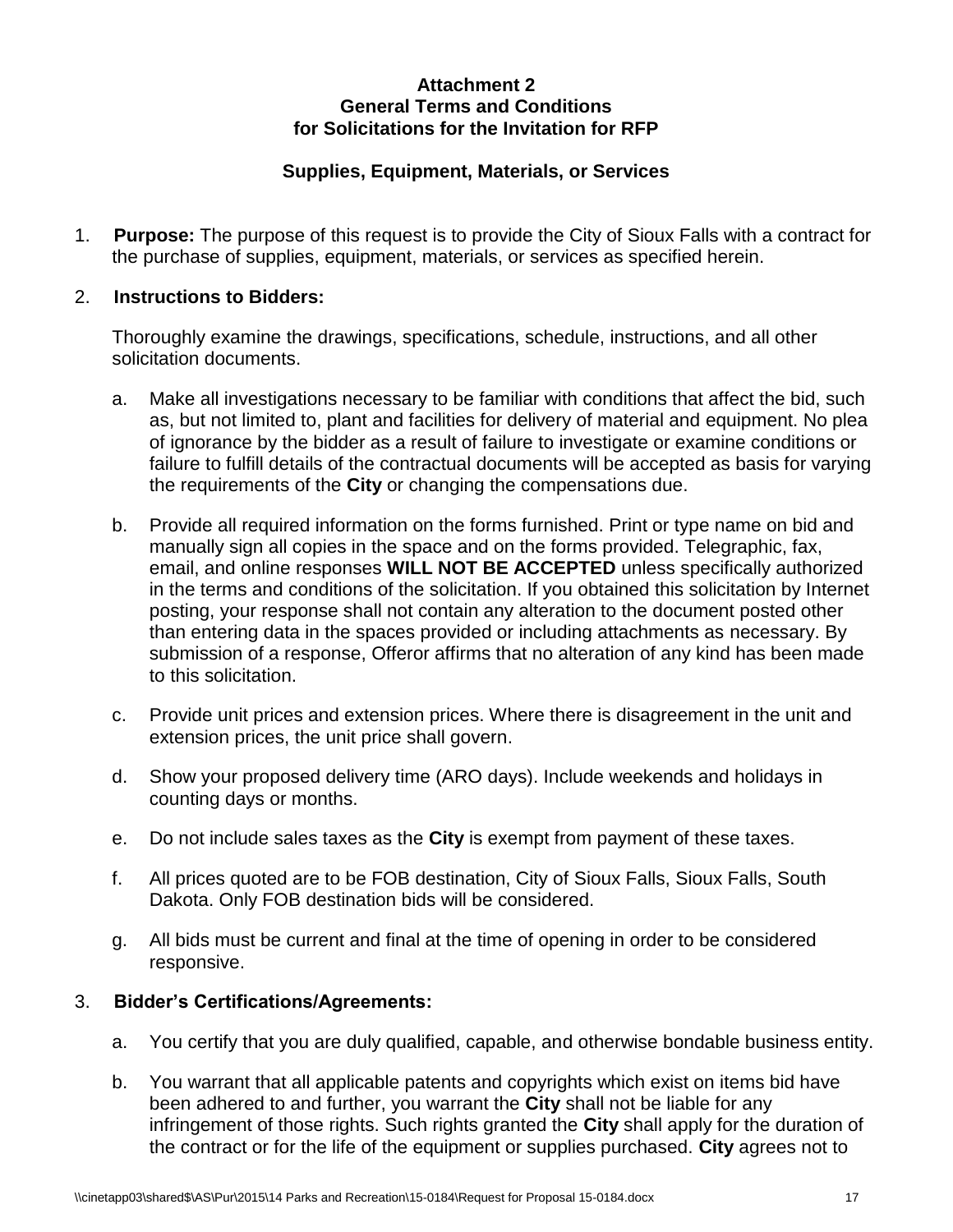sell, convey, barter, or otherwise extend the use or exclusive right granted herein to anyone other than **City** employees for official use as described in this contract. **City** will not knowingly or intentionally violate any patent, license, or copyrights applicable to items sold hereunder.

- c. You certify that any substitute brand or item bid upon matches the performance and essential characteristics of the item in the specifications and agree to replace it in the event it does not conform. All information, brochures, specifications, etc., necessary to determine the alternate item conforms to that stated in the specifications, must be submitted with each offer.
- d. You warrant the offered price will be held firm and subject to acceptance by the **City** for a period of thirty (30) calendar days from the opening date.
- e. You affirm that any response has not included any preparation in collusion with any other bidder, and that the contents of any response as to prices, terms, or conditions of said response have not been communicated in any manner to any other person engaged in this type of business prior to the official opening of this solicitation.
- 4. **Completing the Bid Form:** All bids must be made on the bid forms provided by the City. Information shall be typed or printed in ink. Erasures and/or corrections must be initialed by the preparer. Each bid must be signed in ink by the bidder or authorized officer.
- 5. **Quality and Brand:** The specifications included herein are the minimum specifications for each product. Bidder shall indicate brand names of products to be supplied. Any material delivered that does not meet or exceed the specifications as awarded will be rejected.
- 6. **Price Discrepancies:** Any discrepancies between the bid unit price and extension shall be resolved in favor of the unit price.
- 7. **Local Preference:** By virtue of statutory authority, preference will be given to materials, products, and supplies found or produced within the state of South Dakota. Bidders residing in South Dakota shall be allowed a preference over the bid of any bidder from any other state enforcing or having a preference for resident bidders, equal to such preference.
- 8. **Conflicting Federal Rules Govern on Subsidized Projects:** The letting of any public contract in connection with funds that are granted or advanced by the United States of America shall be subject to the effect, if any, of related laws of said United States and valid rules and regulations of federal agencies in charge or governing use and payment of such federal funds. Bid awards when federal funds are involved must be made to the lowest responsive and responsible bidder without regard to state preferential bid provisions.
- 9. **Envelope:** Each bid must be sealed and submitted in or under cover of an envelope. All bids must be identified with the bid number and date of opening to be considered as a valid bid. Any bid submitted in other than the provided envelope may be subject to being opened prior to or after the public bid opening. Any bid so opened shall be rejected and returned to the bidder without further consideration for award. Descriptive literature, if required, may be submitted in the provided envelope or a separate envelope. If in a separate envelope, the lower left corner of that envelope shall be identified as "Literature for Bid Request" and the Bid Request number. No prices shall be quoted on the literature.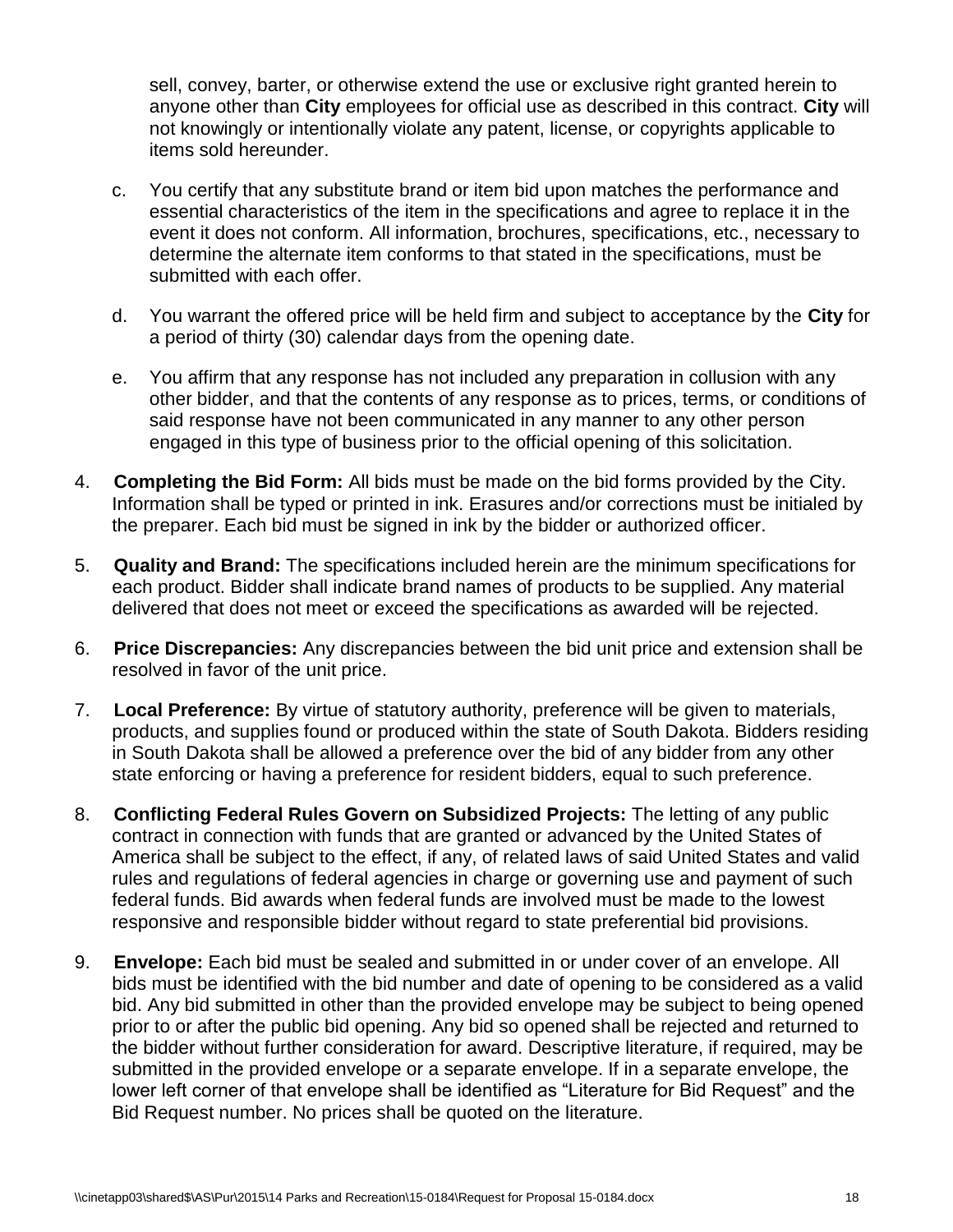- 10. **Quantities:** The quantity indicated for each item in the specifications is estimated only, and the City reserves the right to order less or more as dictated by actual needs.
- 11. **Orders, Invoices, and Payments:** Purchase orders or government procurement cards will be issued/used at time of award and/or throughout the contract period for actual quantities ordered. Invoices or packing slips shall be submitted with the bill to the address indicated on each order. Payments shall be processed upon receipt of correct invoice (or normal procurement card process) after receipt and acceptance of each delivery.
- 12. **Questions:** All questions shall be directed to Purchasing, Third Floor, City Hall, 224 West Ninth Street, P.O. Box 7402, Sioux Falls, South Dakota 57117-7402; telephone (605) 367- 8013. If the Purchasing Manager deems it of general interest, the answer shall be issued in written addendum to each vendor that has been sent a bid request.
- 13. **Withdrawal of Bids:** A bid may be withdrawn by the bidder by letter, telegram, facsimile, or in person before the time set for the opening of bids. No bid shall be withdrawn for a period of 30 (thirty) days after the bid opening.
- 14. **Contract:** The successful bidder(s) will be required to enter into contract by signature on separate contract documents which will be prepared by the City from information in this bid request and the successful bidder's response thereto.
- 15. **Nonappropriation of Funds:** In the event funds are not budgeted or appropriated for any fiscal year, purchase under this contract shall impose no obligation on the City of Sioux Falls and shall become null and void except as to the purchases agreed upon for which funds have been appropriated or budgeted, and no right of action or damage shall accrue to the benefit of the bidder/Contractor, its successors, or assignees, for any further payments.
- 16. **Entering into Contract:** After receiving notice of a contract award, the successful bidder shall enter into a contract with the City within the time specified in the invitation for bids or request for proposals. If any bidder fails to timely enter into the contract, the contract may be awarded to the next lowest bidder unless all bids or proposals are rejected. The defaulting bidder shall be responsible for the difference in price.
- 17. **Recovery from Defaulting Bidder:** If any successful bidder fails to fulfill the conditions of an awarded contract, the City may proceed to recover from the defaulting party whatever damages may have been sustained as a result of the default. The City shall have all remedies provided in the contract and provided by law.
- 18. **Disallowance of Noncomplying Bid or Offer, Contracts in Violation Void:** Any bidder or Offeror who fails to comply with the provisions of SDCL 5-18A, 5-18B, 5-18C, and 5-18D, or who provides any false information in the submission of any bid or offer is subject to having their bid or offer disallowed by the City. Any contract entered into in violation of SDCL 5-18A, 5-18B, 5-18C, and 5-18D is null and void.
- 19. **Supplies Manufactured from Recycled or Biobased Materials:** The City will give up to a 5 percent preference to the purchase of supplies manufactured from recycled or biobased materials. Bidder must supply the City with written proof from the manufacturer that the supplies were produced with 100 percent recycled or biobased materials.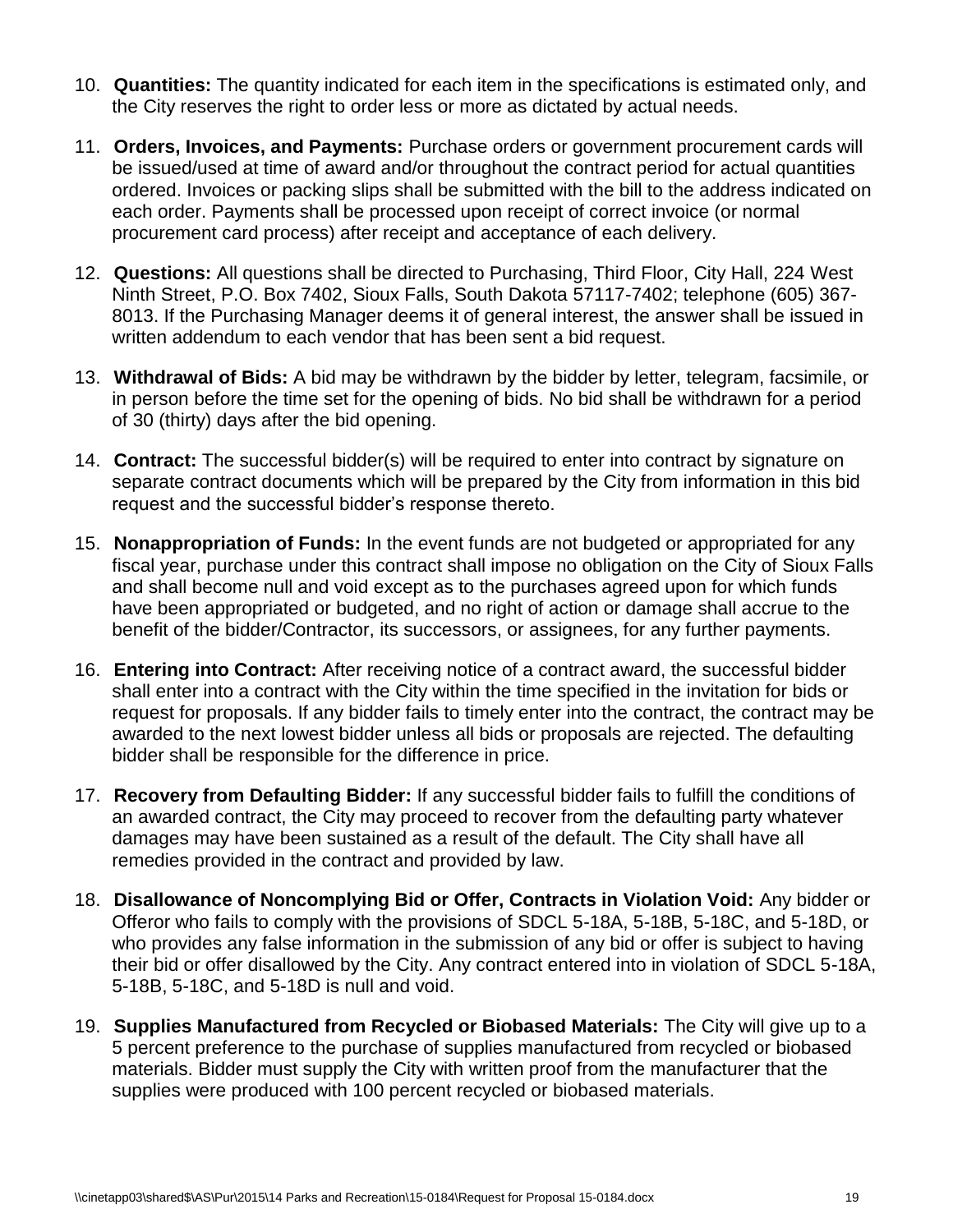#### **Civil Rights Requirements**

20. The successful bidder shall be subject to the provisions of Chapter 98 of the Code of Ordinances of Sioux Falls, SD. It is declared to be discrimination for the successful bidder, because of race, color, sex, creed, religion, ancestry, national origin, or disability, to fail or refuse to hire, to discharge an employee, or to accord adverse, unlawful, or unequal treatment to any person or employee with respect to application, hiring, training, apprenticeship, tenure, promotion, upgrading, compensation, layoff, discharge, or any term or condition of employment.

If the successful bidder is guilty of discrimination, this invitation for bid may be terminated in whole or in part by the City and the successful bidder shall be liable for any costs or expense incurred by the City in obtaining from other sources the work and services to be rendered or performed or the goods or properties to be furnished or delivered to the City under the invitation for bid so terminated or canceled.

Should the Sioux Falls Human Relations Commission in a proceeding brought as provided by the Code of Ordinances of Sioux Falls, SD, find that the successful bidder has engaged in discrimination in connection with this invitation for bid and issue a cease and desist order with respect thereto, the City shall withhold up to 15% (fifteen percent) of the contract price until such time as the Commission's order has been complied with or the successful bidder has been adjudicated not guilty of such discrimination.

The successful bidder will permit access to any and all records pertaining to hiring and employment and to other pertinent data and records for the purpose of enabling the Commission, its agencies or representatives, to ascertain compliance with the above provisions.

This section shall be binding on all subcontractors or suppliers.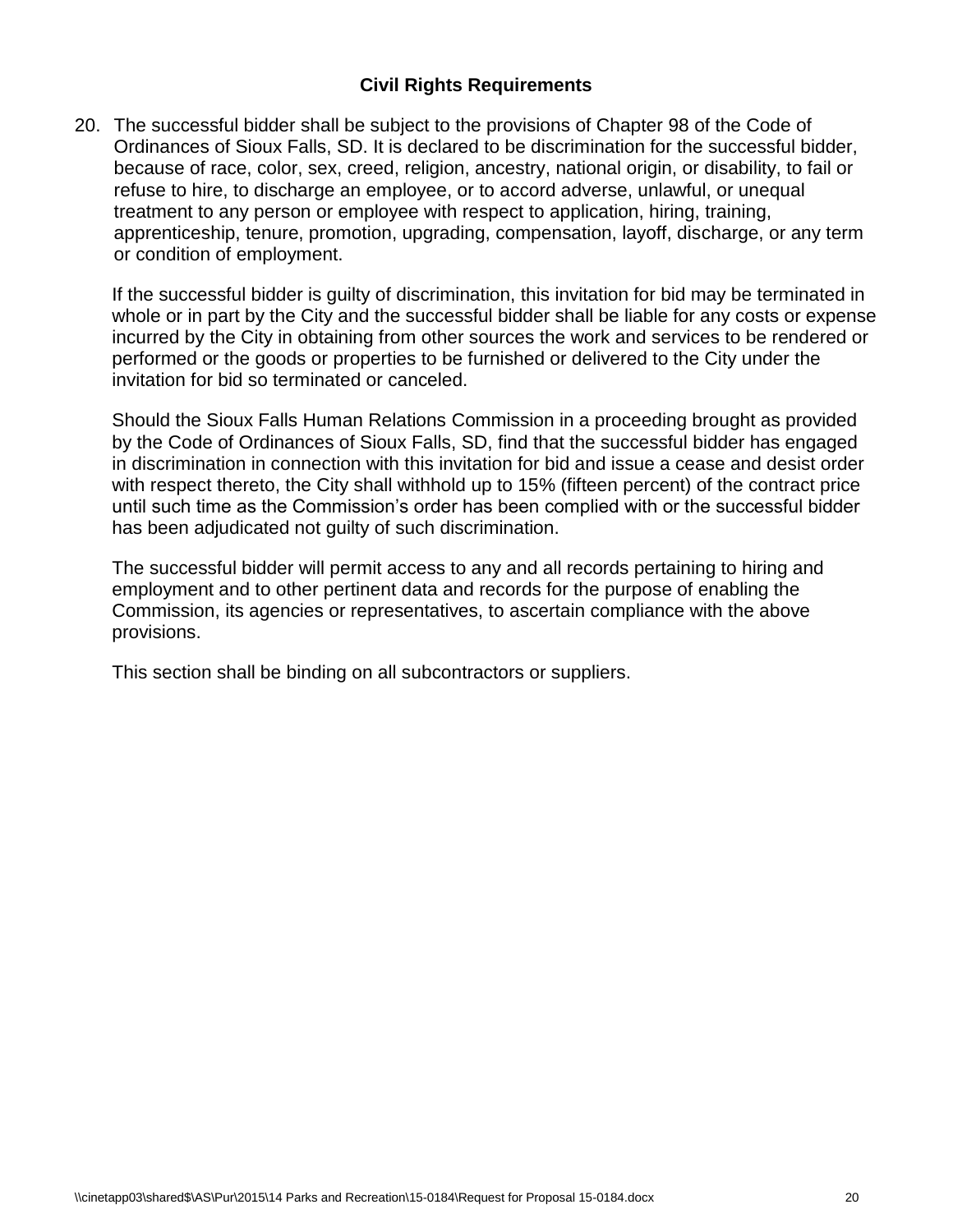#### **Attachment 3 Logo Wear Cost Proposal (Approved Items for all City Departments) (Quantities vary from year to year)**

#### **No.** Description **Price Each Price Each**

**Item and the contract of the contract of the contract of the contract of the contract of the contract of the contract of the contract of the contract of the contract of the contract of the contract of the contract of the** 

#### **1. Crew Neck Sweatshirts:**

Long-sleeve. No pockets.

**Insignia:** Vendor will furnish 3 to 4 color embroidery on left chest. Logo should be shrunk to 3 1/2 inches wide by 1 3/4 inches long.

Fabric to be a blend of cotton and polyester. Blend to be not less than 80 percent cotton and not more than 20 percent polyester. Weight to be a minimum 9 ounces.

#### **Colors:**

Complete color palette to include at a minimum of the following colors: Birch, Kaki, Brown, Oxford, Royal, Black, Maroon, Grey, Forest Green, Dark Grey

Vendor to furnish an example of the style lettering.

Make/Model Bid: \_\_\_\_\_\_\_\_\_\_\_\_\_\_\_\_\_\_\_\_\_\_\_\_\_\_\_

Small—X-large (1–10 units)  $\qquad \qquad$   $\qquad \qquad$   $\qquad \qquad$  ea. Cost for 11–20 units each control of the second second second second second second second second second second second second second second second second second second second second second second second second second second Cost for 21–30 units **but controlled to the cost of the cost of the cost of the cost of the cost of the cost of the cost of the cost of the cost of the cost of the cost of the cost of the cost of the cost of the cost of th** Additional Options For Sizes XXL \$\_\_\_\_\_\_ ea. For Sizes XXXL Tall  $\sim$  ea. Cost per additional embroidered color exactle and the second second second second second second second second second second second second second second second second second second second second second second second second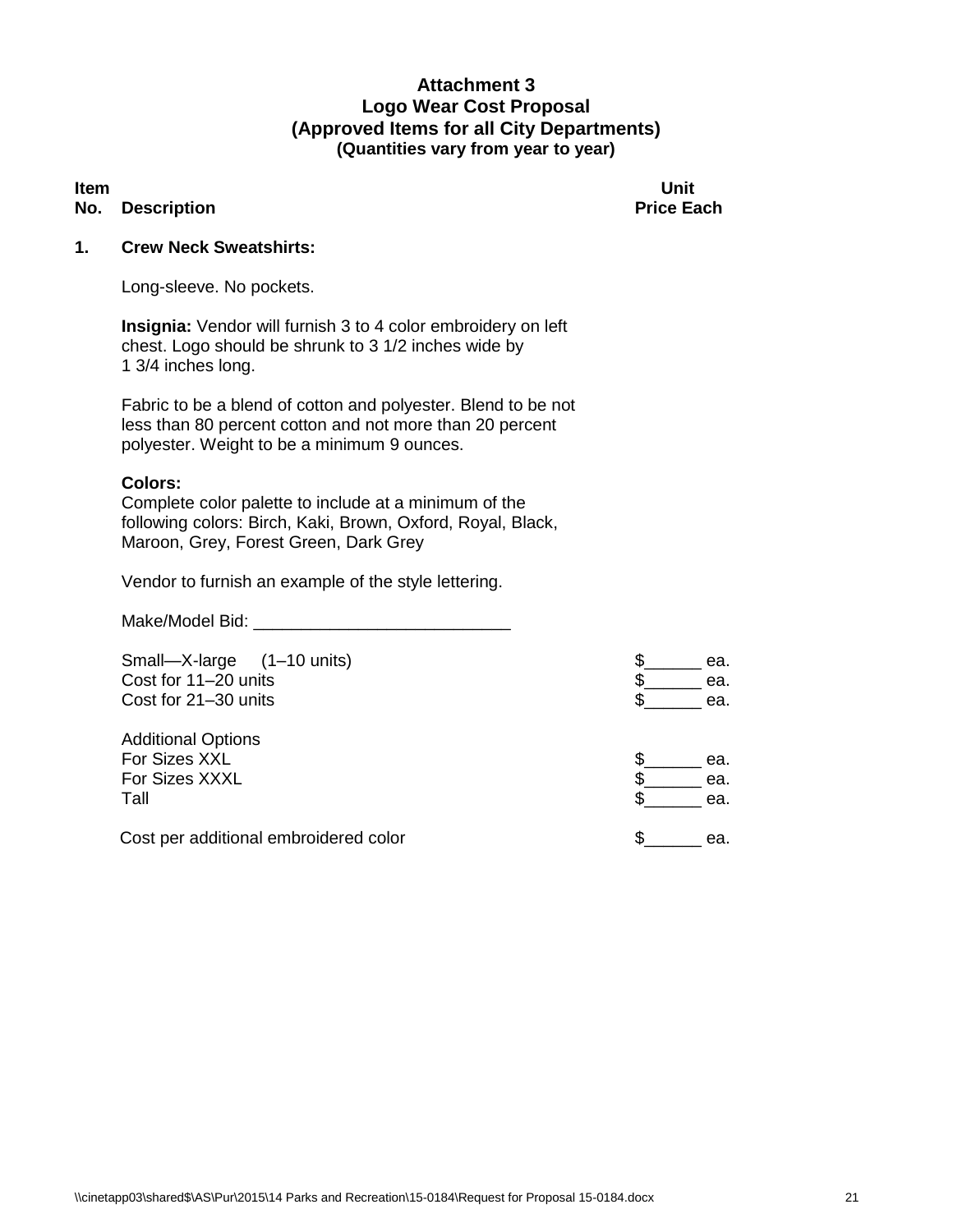#### **2. Zip-Up Hooded Sweatshirts:**

Zip-up front with heavy-duty, metal zipper, and muff pocket. Hood with matching long draw cord on hood. Set in sleeves.

**Insignia:** Vendor will furnish 3 to 4 color. Embroidery on left chest. Logo should be shrunk to 3 1/2 inches wide by 1 3/4 inches long.

Fabric to be 100 percent cotton for the shell. Weight to be a minimum of 14 ounces.

#### **Colors:**

Complete color palette to include at a minimum of the following colors: Heather, Black, Forest Green, Navy, Royal, Birch, Oxford, Orange, Grey, Dark Grey

Make/Model Bid:  $\blacksquare$ 

| Small through XX—Large (1-10 units)<br>Cost for 11-20 units<br>Cost for 21-30 units | ea.<br>ea.<br>ea. |
|-------------------------------------------------------------------------------------|-------------------|
| <b>Additional Options</b><br>For Sizes XXXL<br>Tall                                 | ea.<br>ea.        |
| Cost per additional embroidered color                                               | ea.               |

#### **3. Hooded Sweatshirts:**

Hood with matching long draw cord on hood. Set-in sleeves.

**Insignia:** Vendor will furnish 3 to 4 color embroidery on left chest. Logo should be shrunk to 3 1/2 inches wide by 1 3/4 inches long.

Fabric to be a blend of 100 percent cotton for the shell. Weight to be a minimum 11–12 ounces.

#### **Colors:**

Complete color palette to include at a minimum of the following colors: Birch, Black, Carolina Blue, Red, Oxford, Orange, Grey, Forest Green, Dark Grey

Make/Model Bid: \_\_\_\_\_\_\_\_\_\_\_\_\_\_\_\_\_\_\_\_\_\_\_\_\_\_\_

| Small-X-large (1-10 units) | ea. |
|----------------------------|-----|
| Cost for 11–20 units       | ea. |
| Cost for 21-30 units       | ea. |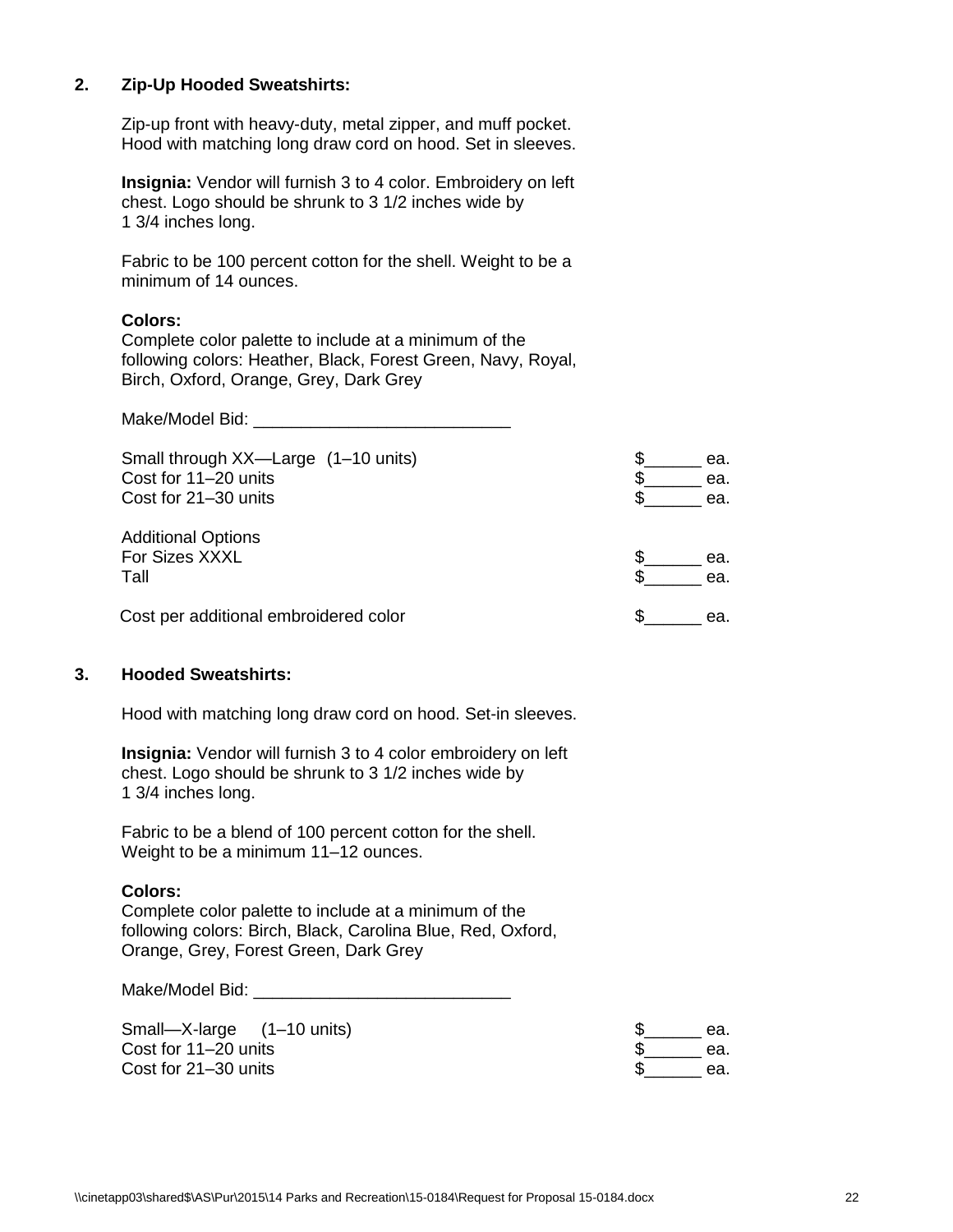| <b>Additional Options</b>             |     |
|---------------------------------------|-----|
| For Sizes XXL                         | ea. |
| For Sizes XXXL                        | ea. |
| Tall                                  | ea. |
| Cost per additional embroidered color | ea. |

#### **4. Crew Neck Sweatshirts:**

Long-sleeve. No pockets.

**Insignia:** Vendor will furnish 3 or 4 color embroidery on the left chest. Logo should be shrunk to 3 1/2 inches wide by 1 3/4 inches long.

Fabric to be 100 percent cotton only. Weight to be a minimum 11 ounces.

#### **Colors:**

Complete color palette to include at a minimum of the following colors: White, Oxford, Black, Gold, Sandstone, Navy, Red, Grey, and Forest Green, Dark Grey

Make/Model Bid: \_\_\_\_\_\_\_\_\_\_\_\_\_\_\_\_\_\_\_\_\_\_\_\_\_\_\_

Small—X-large (1–10 units)  $\qquad \qquad$  \$\_\_\_\_\_\_ ea. Cost for 11–20 units  $\qquad \qquad \text{a.}$  $\frac{1}{2}$  Cost for 21–30 units  $\frac{1}{2}$  ea. Additional Options For Sizes XXL  $\qquad \qquad \bullet$  ea. Tall  $\qquad \qquad \bullet$  ea. Cost per additional embroidered color example as  $\frac{1}{2}$  ea.

#### **5. Short-Sleeved Pique Polo Shirts—Men's**

Short-sleeved, two- or three-button collared polo shirt with no pockets. Engineered not to fade, pill, or shrink more than 5 percent.

**Insignia:** Vendor will furnish 3 to 4 color embroidery on left chest. Logo should be shrunk to 3 1/2 inches wide by 1 3/4 inches long.

Fabric 60 percent Cotton, 40 percent Polyester, 7 oz.

**Colors:** Complete color palette to include at a minimum of the following colors: Ash, Black, Forest Green, Maroon, Navy, Red, and Royal

Make/Model Bid: \_\_\_\_\_\_\_\_\_\_\_\_\_\_\_\_\_\_\_\_\_\_\_\_\_\_\_

Small—X-large (1–10 units)  $\qquad \qquad$   $\qquad \qquad$   $\qquad \qquad$   $\qquad \qquad$  ea. Cost for 11–20 units **the cost for 11–20** units **a**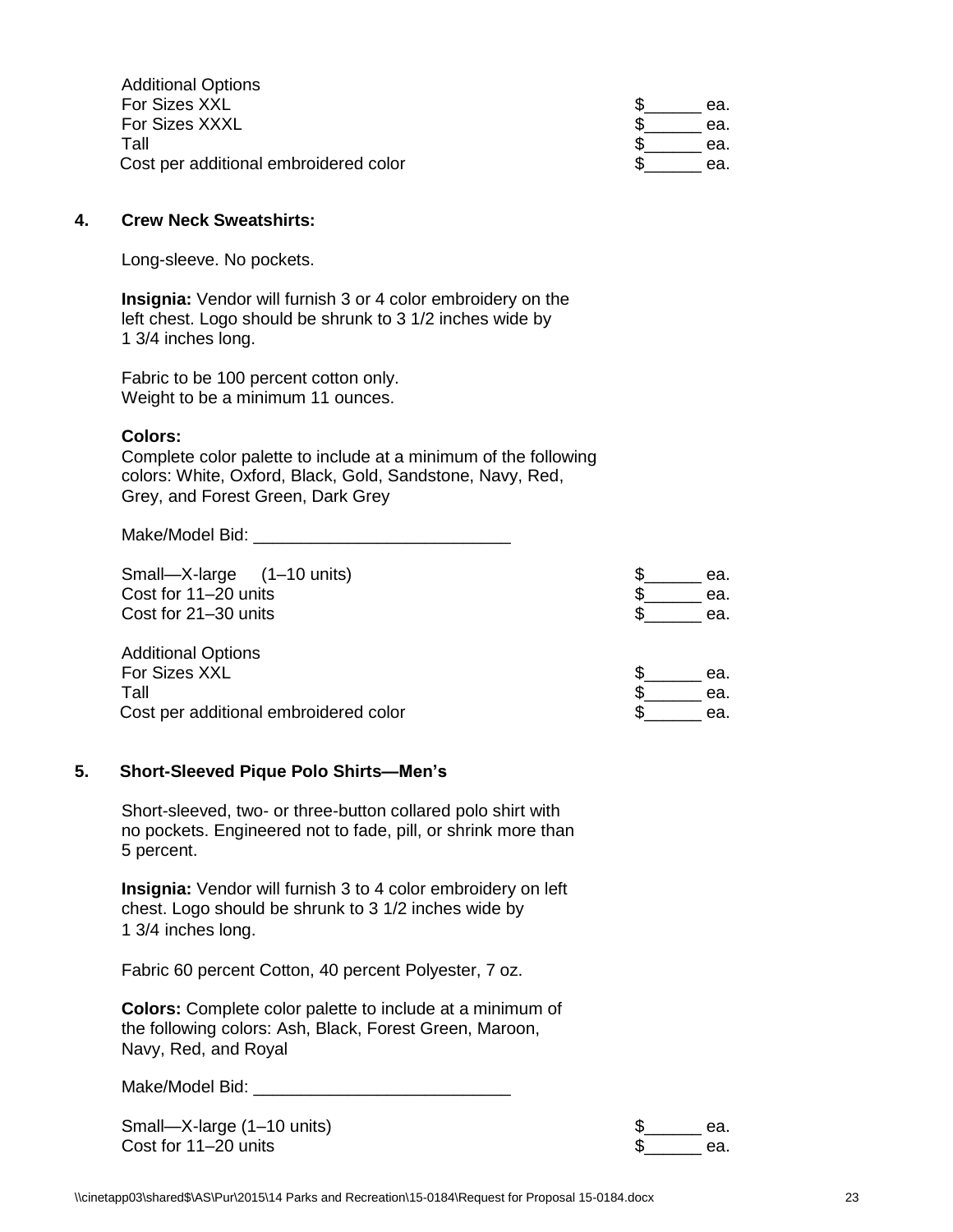| <b>Additional Options</b>             |     |
|---------------------------------------|-----|
| For Sizes XXL                         | ea. |
| For Sizes XXXL                        | ea. |
| Tall                                  | ea. |
| ADD: Left chest pocket                | ea. |
| Cost per additional embroidered color | ea. |

#### **6. Short-Sleeved Pique Polo-Shirts—Women's**

Short sleeved, two- or three-button collared polo shirt with no pockets. Engineered not to fade, pill, or shrink more than 5 percent.

**Insignia:** Vendor will furnish 3 to 4 color embroidery on left chest. Logo should be shrunk to 3 1/2 inches wide by 1 3/4 inches long.

Fabric 60 percent Cotton and 40 percent Polyester, 7 oz.

**Colors:** Complete color palette to include at a minimum of the following colors: Ash, Black, Forest Green, Maroon, Navy, Red, and Royal

Make/Model Bid:  $\blacksquare$ 

Small—X-large (1–10 units)  $\qquad \qquad$  sea.  $\frac{1}{20}$  Cost for 11–20 units  $\frac{1}{20}$  ea.

| <b>Additional Options</b>             |     |     |
|---------------------------------------|-----|-----|
| Tall                                  |     | ea. |
| For Sizes XXL                         |     | ea. |
| For Sizes XXXL                        |     | ea. |
| Cost per additional embroidered color | ea. |     |

#### **7. Sleeveless Polo Shirts:**

Tank top, two- or three-button polo shirt with collar, no pockets.

**Insignia:** Vendor will furnish 3 to 4 color embroidery. To have logo on front left chest. Logo should be shrunk to 3 1/2 inches wide by 1 3/4 inches long.

Fabric to be 60 percent cotton, 40 percent polyester.

**Colors:** White, Bimini Blue, Red, Butter, Lavender, and Navy

| Make/Model Bid: |  |
|-----------------|--|
|                 |  |

Small—X-large (1–10 units) Cost for  $11-20$  units

| $\mathcal{F}$ | ea. |
|---------------|-----|
| $\ast$        | ea. |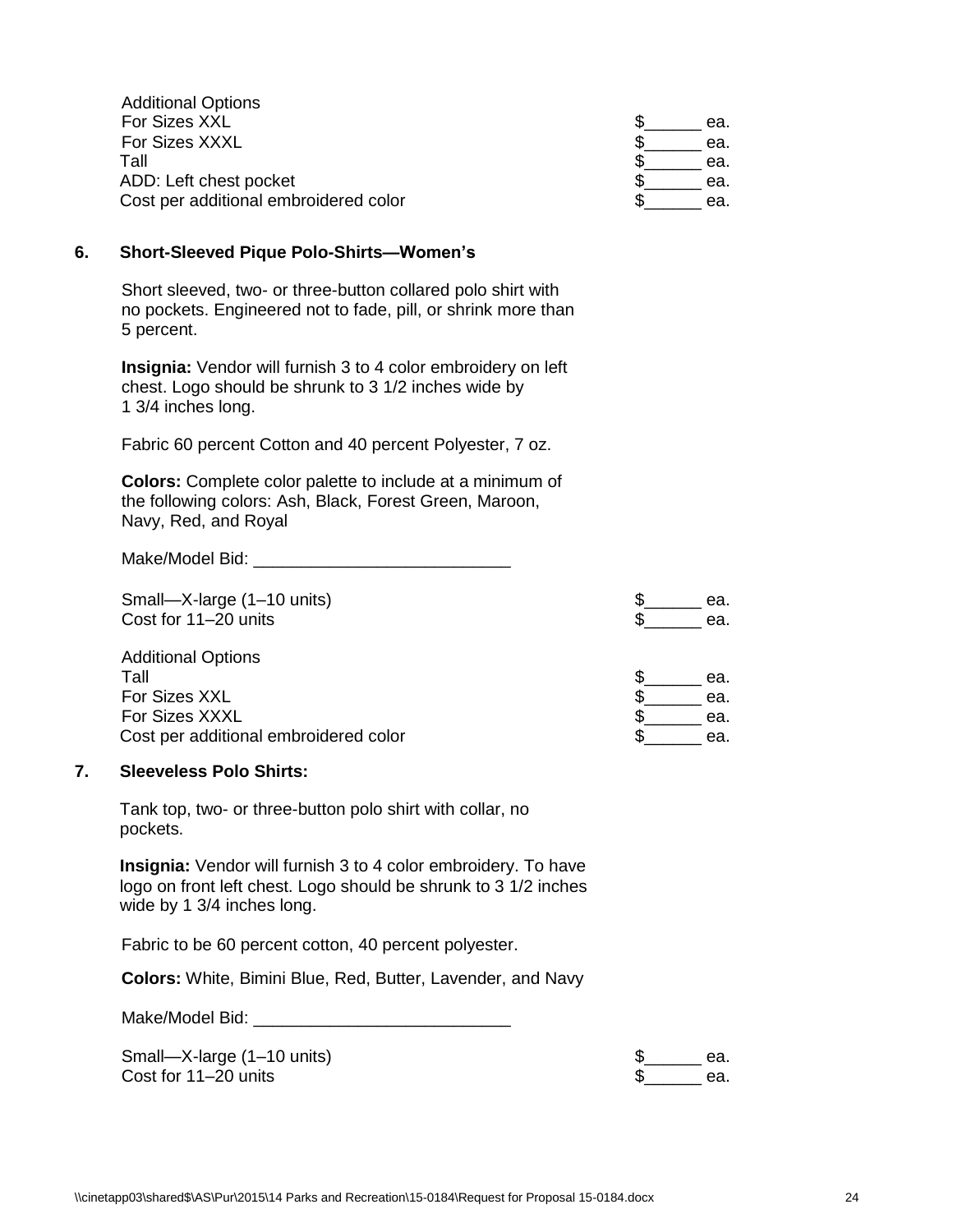| <b>Additional Options</b>             |     |
|---------------------------------------|-----|
| ADD: For Sizes XXL                    | ea. |
| ADD: For Sizes XXXL                   | ea. |
| Cost per additional embroidered color | ea. |

#### **8. Long-Sleeve Brushed Twill Collared Shirt:**

Shirt shall have a banded button-down collar, left chest patch pocket, two button cuffs, and yoke back.

**Insignia:** Vendor will furnish 3 or 4 color embroidery. On left chest centered above pocket. Logo should be shrunk to 3 1/2 inches wide by 1 3/4 inches long.

**Color:** Complete color palette to include: Khaki, French Blue, Black, Light Blue, Brown, and Navy

Fabric 5.5 oz. 60 percent cotton and 40 percent polyester with Teflon fabric protector

Make/Model Bid: \_\_\_\_\_\_\_\_\_\_\_\_\_\_\_\_\_\_\_\_\_\_\_\_\_\_\_ Small—X-large (1–10 units)  $\qquad \qquad$   $\qquad \qquad$   $\qquad \qquad$   $\qquad \qquad$  ea.  $\cosh$  for 11–20 units  $\sinh$  ea. Additional Options ADD: For Sizes XXL  $\text{S}_{\text{max}}$  ea. ADD: For Sizes LT—XXXLT  $\qquad \qquad \bullet$  ea. Cost per additional embroidered color exactle that the second second second second second second second second second second second second second second second second second second second second second second second second

#### **9. Short-Sleeve Collared Shirt:**

Shirt shall have a banded button-down collar, left chest patch pocket, two button cuffs, and yoke back.

**Insignia:** Vendor will furnish 3 or 4 color embroidery. On left chest centered above pocket. Logo should be shrunk to 3 1/2 inches wide by 1 3/4 inches long.

**Color:** Complete color palette to include: Khaki, French Blue, Black, Light Blue, Brown, and Navy

Fabric to 5.5 oz. 60 percent cotton, 40 percent polyester with Teflon fabric protector

Make/Model Bid:  $\blacksquare$ 

| Small-X-large (1-10 units)<br>Cost for 11-20 units | ea.<br>ea. |
|----------------------------------------------------|------------|
| <b>Additional Options</b>                          |            |
| For Sizes XXL                                      | ea.        |
| For Sizes LT-XXXLT                                 | ea.        |
| Cost per additional embroidered color              | ea.        |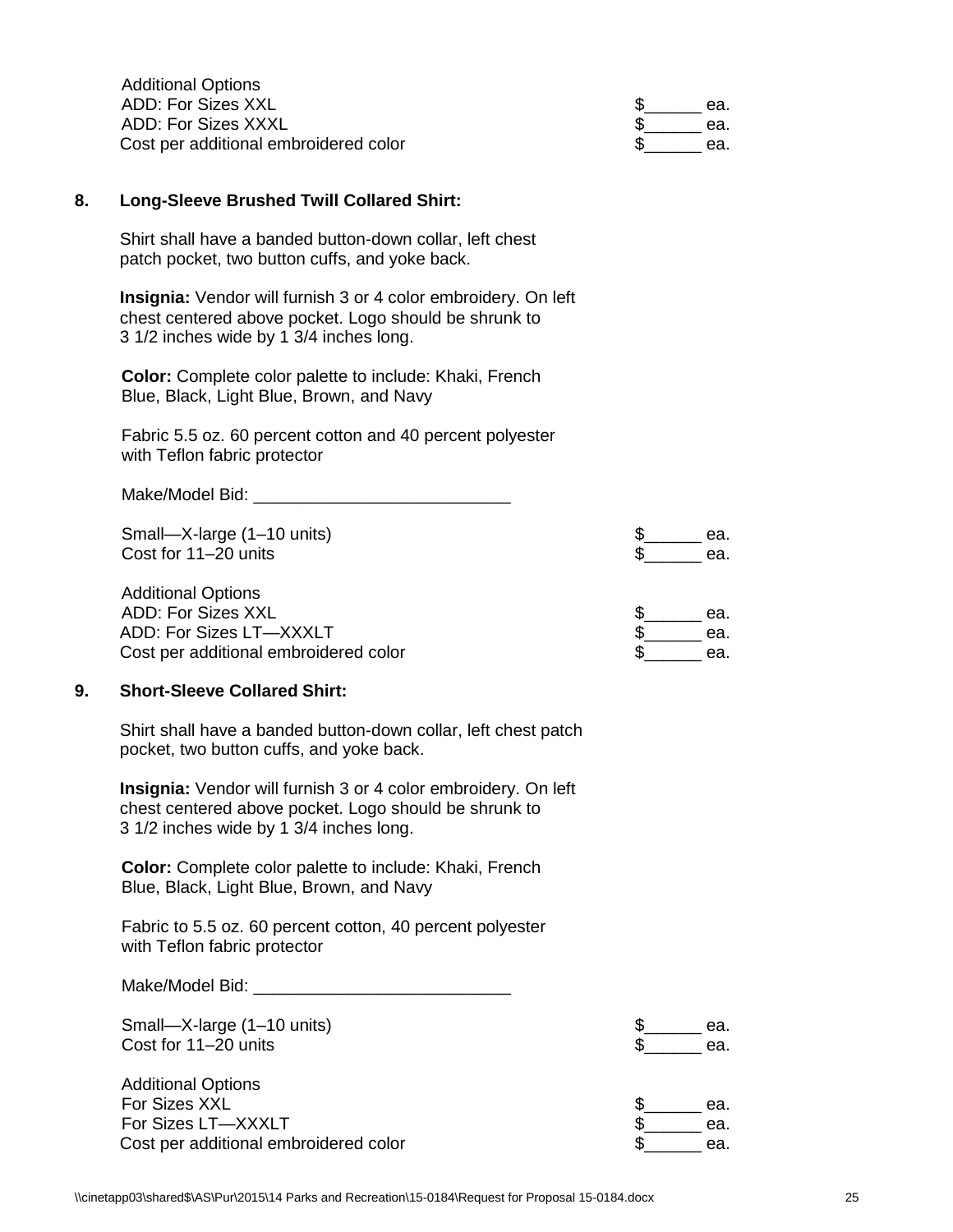#### **10. Women's Long-Sleeve Collared Shirt**

Shirt shall have a banded button-down collar, two-button cuffs, and yoke back.

**Insignia:** Vendor will furnish 3 or 4 color embroidery. On left chest centered above pocket. Logo should be shrunk to 3 1/2 inches wide by 1 3/4 inches long.

Color: Complete color palette to include: Khaki, French Blue, Black, Light Blue, Brown, and Navy

Fabric to 5.5 oz. 60 percent cotton, 40 percent polyester with Teflon Fabric protector

Make/Model Bid: \_\_\_\_\_\_\_\_\_\_\_\_\_\_\_\_\_\_\_\_\_\_\_\_\_\_\_

| Small-X-large (1-10 units)            | ea. |
|---------------------------------------|-----|
| Cost for 11-20 units                  | ea. |
| <b>Additional Options</b>             |     |
| For Sizes XXL                         | ea. |
| For Sizes LT-XXXLT                    | ea. |
| Cost per additional embroidered color | ea. |

#### **11. Men's Long-Sleeve Denim Shirt**

Shirt shall have left front chest pocket, button-down collar.

**Insignia:** Vendor will furnish 3 or 4 color embroidery. On left chest centered above pocket. Logo should be shrunk to 3 1/2 inches wide by 1 3/4 inches long.

**Color:** Light, Medium, and Dark Blue, Black, and Natural

Fabric to 7 oz. 100 percent cotton

Make/Model Bid: \_\_\_\_\_\_\_\_\_\_\_\_\_\_\_\_\_\_\_\_\_\_\_\_\_\_\_

Small—X-large (1–10 units)  $\qquad \qquad$  S Cost for  $11–20$  units

Additional Options For Sizes XXL For Sizes LT-XXXLT Cost per additional embroidered color

| Φ  | ea. |
|----|-----|
| Ś  | ea. |
|    |     |
|    |     |
| \$ | ea. |
|    |     |

| u. | ea |
|----|----|
| Œ. | eа |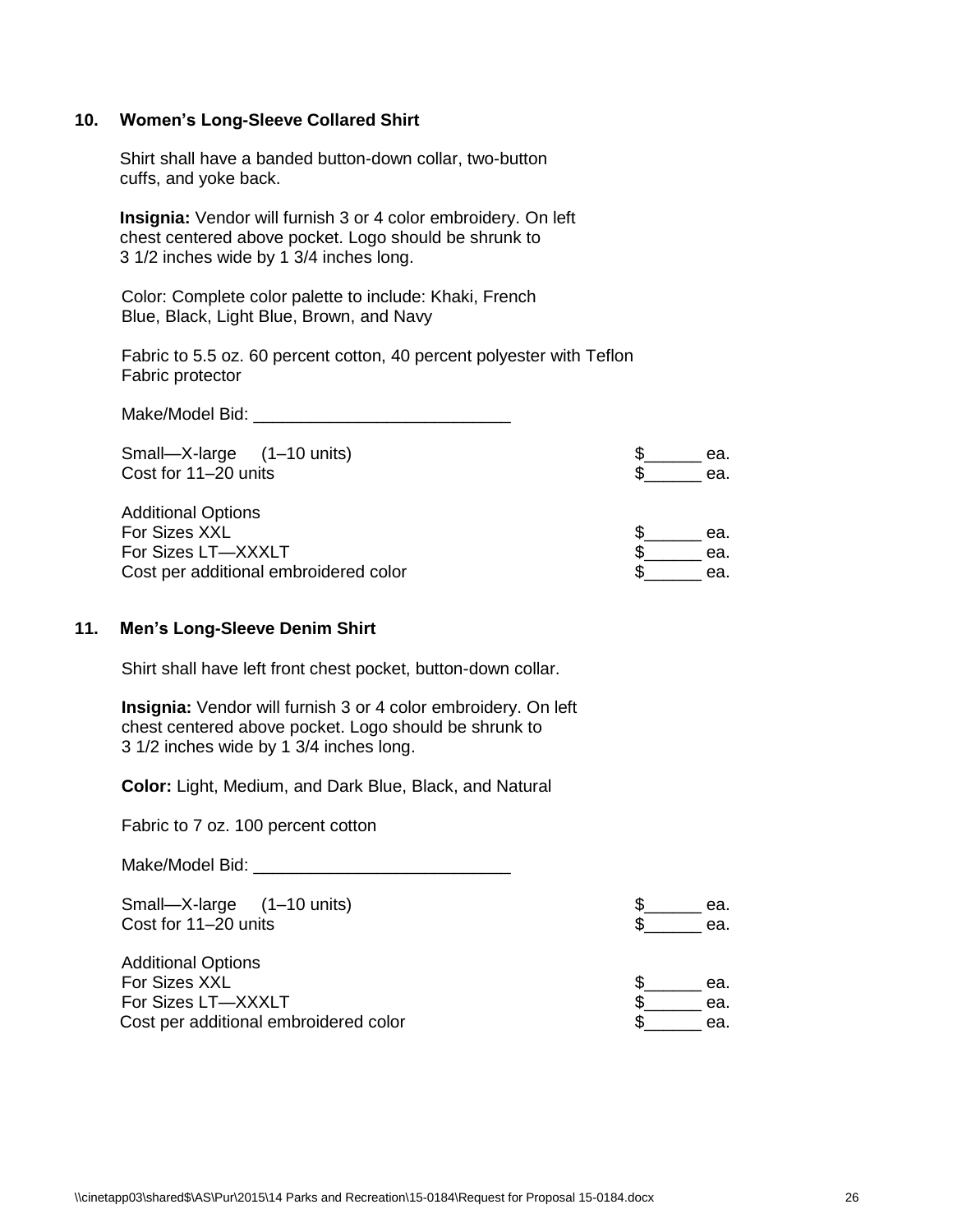#### **12. Women's Long-Sleeve Denim Shirt**

Shirt shall have left front chest pocket, button-down collar.

**Insignia:** Vendor will furnish 3 or 4 color embroidery. On left chest centered above pocket. Logo should be shrunk to 3 1/2 inches wide by 1 3/4 inches long.

**Color:** Light, Medium, and Dark Blue

Make/Model Bid: \_\_\_\_\_\_\_\_\_\_\_\_\_\_\_\_\_\_\_\_\_\_\_\_\_\_\_

Fabric to 7 oz. 100 percent cotton Delivery Time: \_\_\_\_\_\_

Small-X-large (1-10 units) Cost for  $11-20$  units

| P. | ea. |
|----|-----|
| S  | ea. |
|    |     |
|    |     |

Cost per additional embroidered color exactle that the second second second second second second second second second second second second second second second second second second second second second second second second

#### **13. Logo Ball Cap:**

Mesh back-style with centered embroidery.

**Insignia:** Vendor will furnish 3 or 4 color embroidery. Logo should be shrunk to 3 1/2 inches wide by 1 3/4 inches long.

Make/Model Bid: \_\_\_\_\_\_\_\_\_\_\_\_\_\_\_\_\_\_\_\_\_\_\_\_\_\_\_

**Color:** All Colors

Size: One size fits all (1-10 units) Cost for  $11-20$  units Cost for  $21-30$  units

| Ъ  | ea. |
|----|-----|
| Ъ  | ea. |
| Ψ. | ea. |

#### **14. Logo Ball Cap:**

Solid back-style, low-profile with centered embroidery.

**Insignia:** Vendor will furnish 3 or 4 color embroidery. Logo should be shrunk to 3 1/2 inches wide by 1 3/4 inches long.

Make/Model Bid:  $\blacksquare$ 

**Color:** All Colors

| Size: One size fits all (1–10 units) | ea. |
|--------------------------------------|-----|
| Cost for 11-20 units                 | ea. |
| Cost for 21-30 units                 | ea. |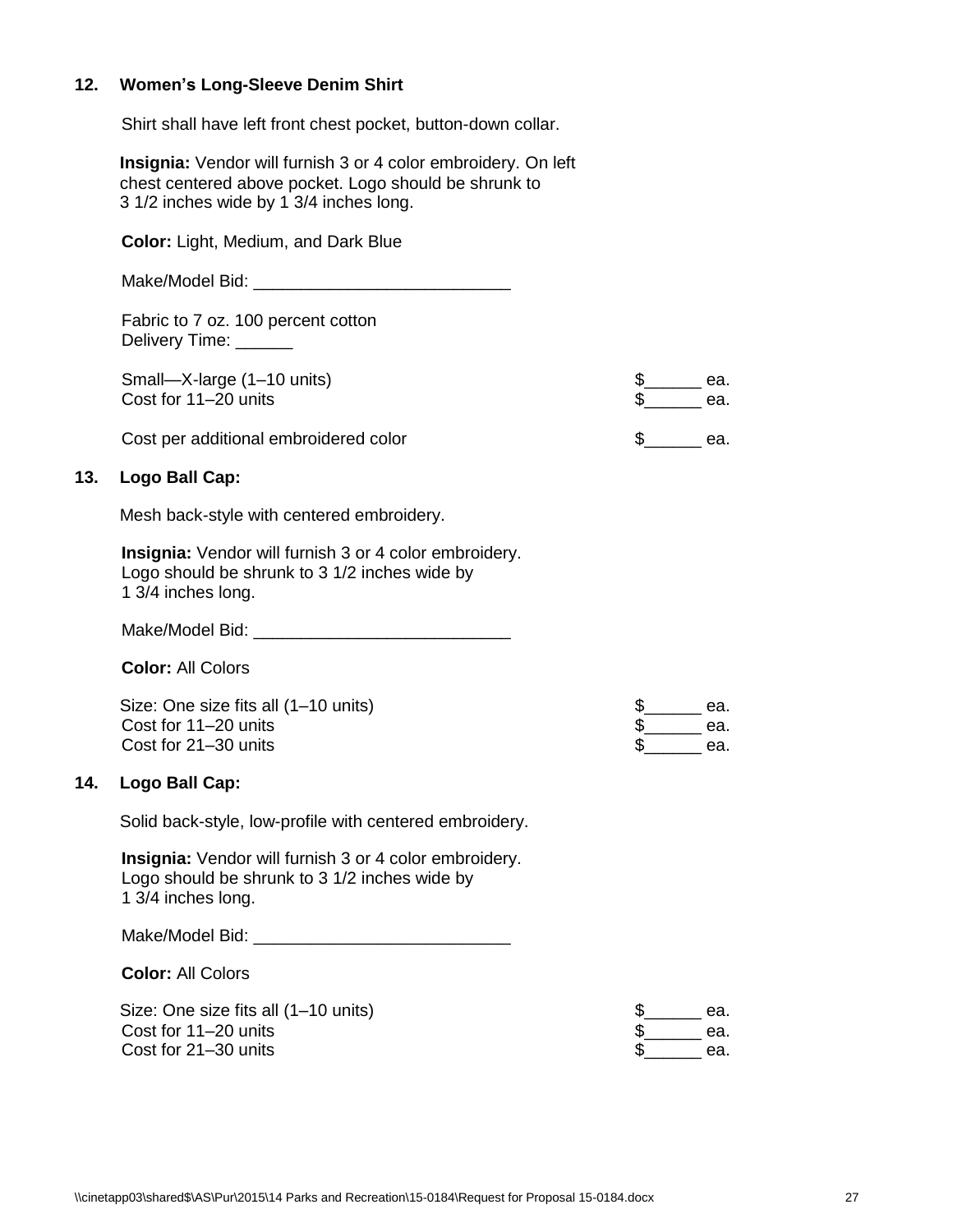#### **15. Lab Coats**

Long-sleeve, chest pocket, and two hand pockets.

**Insignia:** Vendor will furnish 3 or 4 color embroidery. On left chest centered above pocket. Logo should be shrunk to 3 1/2 inches wide by 1 3/4 inches long.

Fabric to be Poly blend 65 percent polyester, 35 percent cotton

Make/Model Bid: \_\_\_\_\_\_\_\_\_\_\_\_\_\_\_\_\_\_\_\_\_\_\_\_\_\_\_

**Color:** Navy Blue and White

Size:  $S-XL$  ea.

#### **16. Fleece Vest—Women's**

Sleeveless fleece vest with flatlock stitching, two zippered pockets, and contoured panels for a tailored fit.

**Insignia:** Vendor will furnish 3 or 4 color embroidery. On left chest centered above pocket. Logo should be shrunk to 3 1/2 inches wide by 1 3/4 inches long.

Fabric to 100 percent spun polyester Antipilling Micro fleece, 8.4 oz.

**Color:** Complete color palette to include at a minimum of the following colors: Red Black, Navy Pale Blue, Light pink, and Oatmeal

Make/Model Bid: \_\_\_\_\_\_\_\_\_\_\_\_\_\_\_\_\_\_\_\_\_\_\_\_\_\_\_

| Size: Extra small—X-Large (1–10 units)<br>Cost for 11–20 units |  | ea.<br>ea. |
|----------------------------------------------------------------|--|------------|
| Cost per additional embroidered color                          |  | ea.        |

#### **17. Fleece Vest—Men's**

Sleeveless fleece vest with flatlock stitching, two zippered pockets.

**Insignia:** Vendor will furnish 3 or 4 color embroidery. On left chest centered above pocket. Logo should be shrunk to 3 1/2 inches wide by 1 3/4 inches long.

Fabric to 100 percent spun polyester Antipilling Micro fleece 10.5 oz.

**Color:** Complete color palette to include at a minimum of the following colors: Red Black, Navy Pale Blue, Light Pink, and Oatmeal

Make/Model Bid:

Size: Small—X-Large (1–10 units)  $\text{S}$  ea. Cost for 11–20 units **the cost for 11–20** units **a** ca.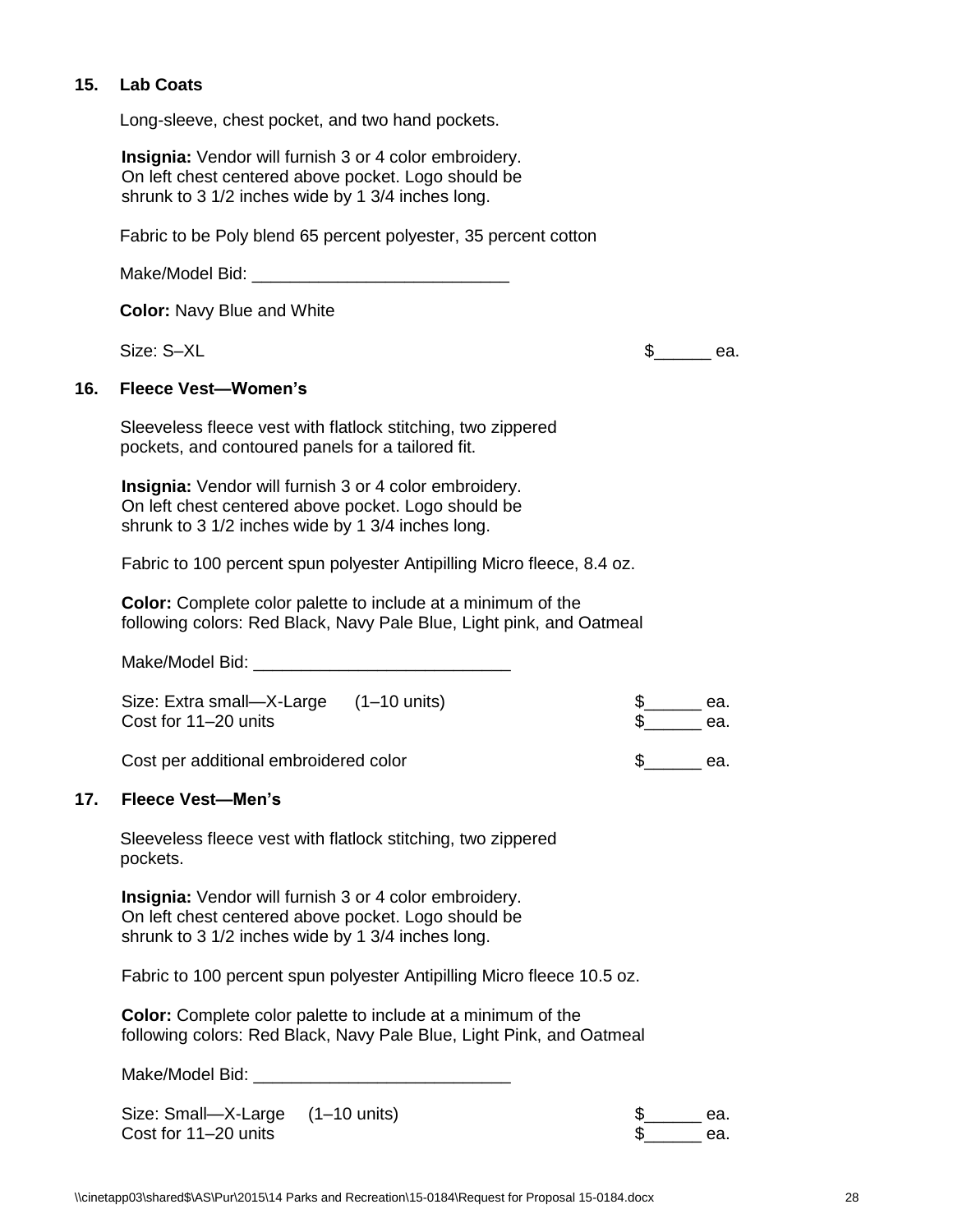| <b>Additional Options</b>             |     |
|---------------------------------------|-----|
| For Sizes XXL                         | ea. |
| For Sizes LT-XXXLT                    | ea. |
| Cost per additional embroidered color | ea. |

#### **18. Women's Fleece Jacket**

Fleece jacket shall have flatlock stitching with two pockets and contoured panels for a tailored fit.

**Insignia:** Vendor will furnish 3 or 4 color embroidery. On left chest centered above pocket. Logo should be shrunk to 3 1/2 inches wide by 1 3/4 inches long.

Fabric to 100 percent spun polyester Antipilling Micro fleece, 8.4 oz.

**Color:** Complete color palette to include at a minimum of the following colors: Red Black, Navy Pale Blue, Light Pink, and Oatmeal

| Make/Model Bid:                             |  |     |
|---------------------------------------------|--|-----|
| Size: Extra small—X-Large (1–10 units only) |  | ea. |
| Cost per additional embroidered color       |  | ea. |

#### **19. Men's Fleece Jacket**

Fleece jacket, two zippered pockets. Adjustable waistband with drawstring cord and elastic cuffs.

**Insignia:** Vendor will furnish 3 or 4 color embroidery. On left chest centered above pocket. Logo should be shrunk to 3 1/2 inches wide by 1 3/4 inches long.

Fabric to 100 percent spun polyester Antipilling Micro fleece 10.5 oz.

Color: Complete color palette to include at a minimum of the following colors: Red Black, Navy Pale Blue, Light Pink, and Oatmeal

Make/Model Bid: \_ Size: Small—X-Large  $(1-10 \text{ units})$   $\frac{1}{2}$  ea.<br>Cost for 11–20 units ea. Cost for  $11-20$  units Additional Options For Sizes XXL \$\_\_\_\_\_\_ ea. For Sizes XXXL Cost per additional embroidered color  $\qquad \qquad \$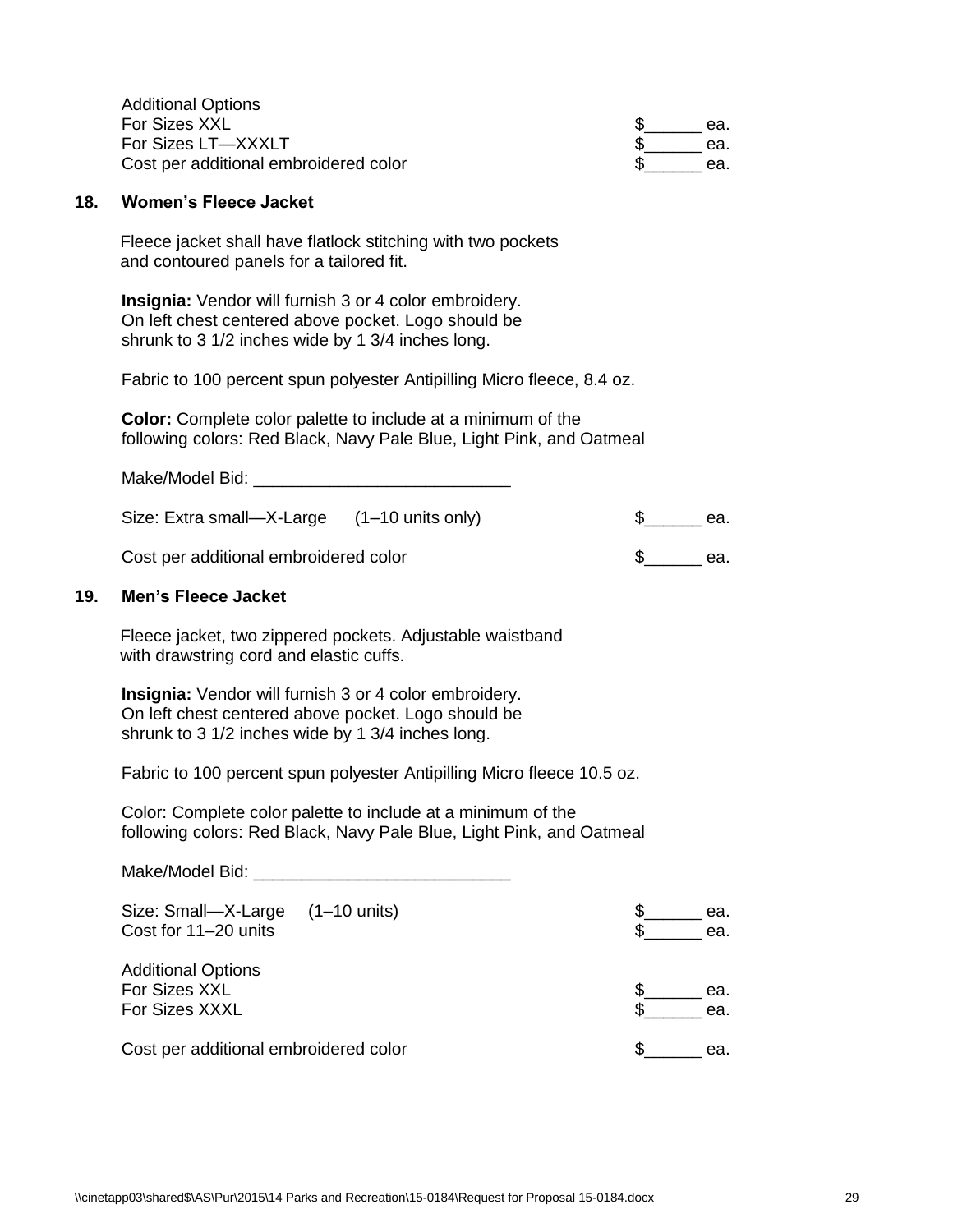#### **20. Short Sleeve Sport Shirts**

53/47 poly/poly from bamboo charcoal UPF rating of 50 double needle stitching throughout Self fabric collar, women's and men's cut sizes

Color: Green, Black, Blue, and Red

| For Size: XS-XL (1-10 units)  | ea. |
|-------------------------------|-----|
| For Size: XS-XL (11-20 units) | ea. |
| For Size: XXL                 | ea. |
| For Size: XXXL                | ea. |
| For Size: XXXXL               | ea. |

#### **21. V-neck Raglan Wind Shirt**

- 100 percent polyester
- Jersey lining with mesh insets at gussets for added
- Breathability
- Rib knit v-neck collar
- Raglan sleeves
- Articulated elbows for greater mobility
- Half elastic, half self-fabric cuffs for comfort
- Left side seam zipper for easy on/off
- Side pockets
- Drawcord hem with toggle

Color: True Royal/White, Black/White, and True Navy/White

Maroon/White

| For Sizes: XS-XL | ea. |
|------------------|-----|
| For Sizes: XXL   | ea. |
| For Sizes: XXXL  | ea. |
| For Sizes: XXXL  | ea. |

#### **22. Short-Sleeved Polo Shirts— Men's and Women's**

Short-sleeved, two- or three-button collared polo shirt with no pockets. Engineered not to fade, pill, or shrink more than 5 percent.

**Insignia:** Vendor will furnish 3 to 4 color embroidery on left chest. Logo should be shrunk to 3 1/2 inches wide by 1 3/4 inches long.

**Fabric:** 100% Polyester, 5.3-ounce, Snag-resistant, Flat knit collar, Dyed-to-match buttons, moisture-wicking, side vents

**Colors:** Complete color palette to include at a minimum of the following colors: Ash, Black, Forest Green, Maroon, Navy, Red, Royal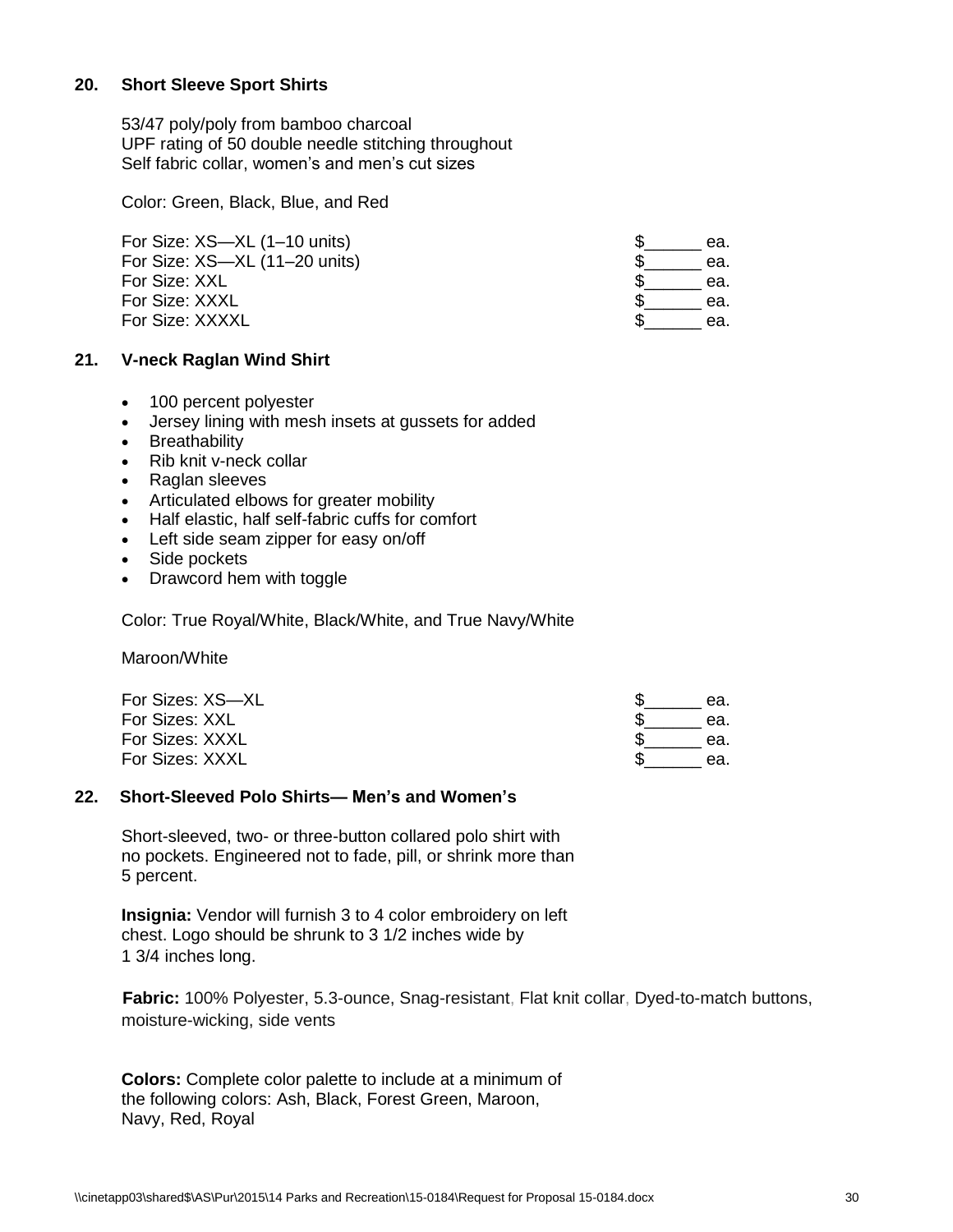|     | Make/Model Bid:                                          |                              |
|-----|----------------------------------------------------------|------------------------------|
|     | Small-X-large (1-10 units)                               | \$<br>ea.                    |
|     | Cost for 11-20 units                                     | \$<br>ea.                    |
|     | <b>Additional Options</b>                                |                              |
|     | For Sizes XXL                                            | ea.                          |
|     | For Sizes XXXL                                           | \$<br>ea.                    |
|     | Tall                                                     | ea.                          |
|     | ADD: Left chest pocket                                   | ea.                          |
|     | Cost per additional embroidered color                    | ea.                          |
| 23. | Cost to add 3 to 4 color embroidery to any clothing item |                              |
|     | 3 1/2 inches long to 1 3/4 inches long. Per Attachment 5 | \$.<br>ea.                   |
|     | <b>Total Bid Price</b>                                   | \$                           |
|     |                                                          | (Sum of all extended prices) |

Percent Discount off all catalog orders: \_\_\_\_\_\_\_\_\_\_\_\_\_\_\_\_\_\_%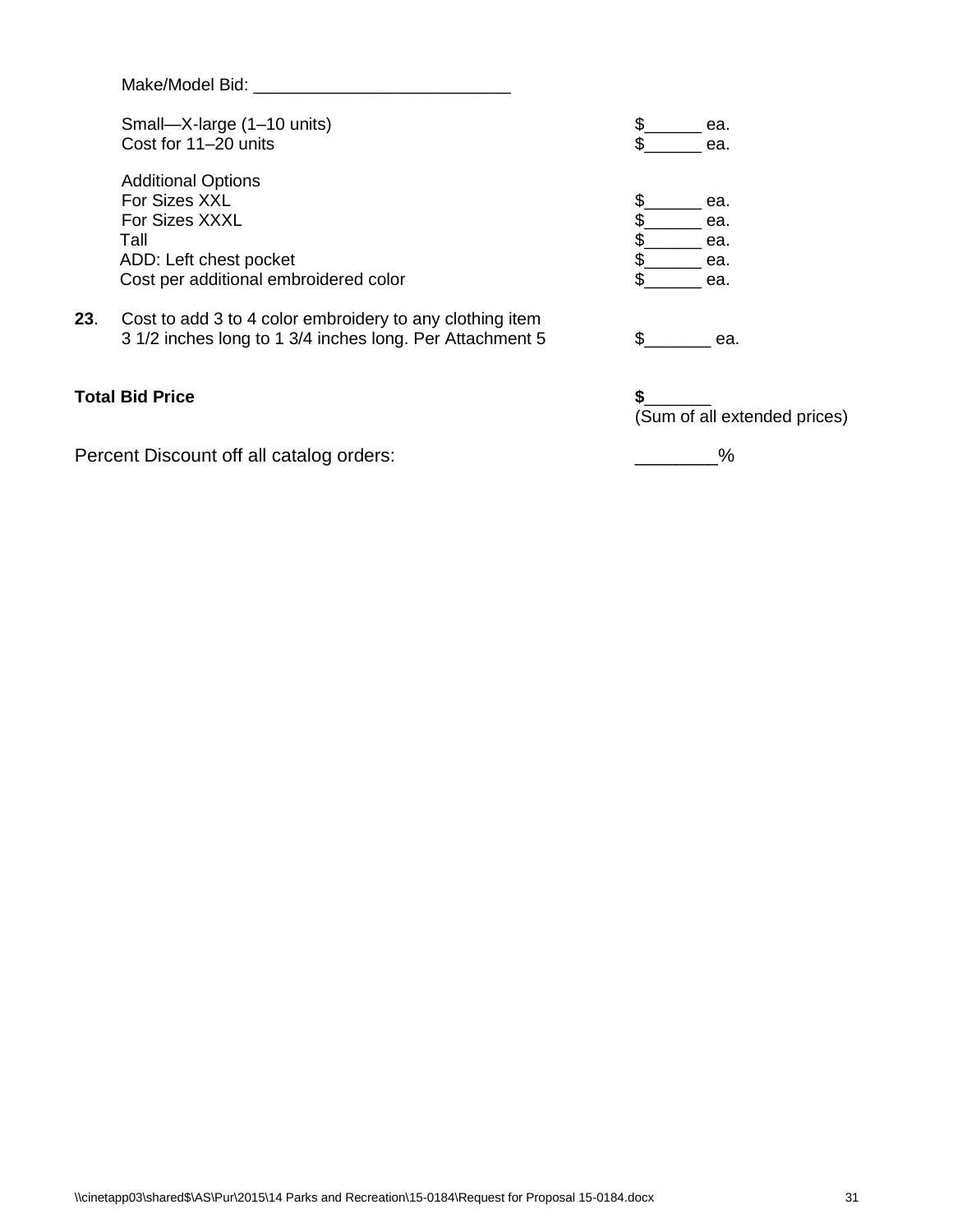## **Screen-Printed T-Shirt Cost Proposal**

| <b>Item</b><br>No. | <b>Description</b>                                                                                                                                                 | <b>Estimated</b><br><b>Quantities</b> | <b>Unit</b><br><b>Price</b> |  |  |  |  |  |
|--------------------|--------------------------------------------------------------------------------------------------------------------------------------------------------------------|---------------------------------------|-----------------------------|--|--|--|--|--|
| 1.                 | <b>T-Shirts</b>                                                                                                                                                    |                                       |                             |  |  |  |  |  |
|                    | Reinforced crew neck, no pockets,<br>short-sleeved. Minimum 6 oz. set-in<br>sleeves, hemmed sleeves and bottom.<br>One-hour artwork shall be included in<br>price. |                                       |                             |  |  |  |  |  |
|                    | Fabric to be a polyester/cotton blend<br>preshrunk.                                                                                                                |                                       |                             |  |  |  |  |  |
|                    | Color: Must provide a complete color Palette.                                                                                                                      |                                       |                             |  |  |  |  |  |
|                    | Vendor must provide a sample of shirt.                                                                                                                             |                                       |                             |  |  |  |  |  |
|                    | Sizes S-XL (Base shirt price no screen print)                                                                                                                      | 3,000                                 | $\mathbb{S}$<br>ea.         |  |  |  |  |  |
|                    | Additional costs or upgrades (per shirt)                                                                                                                           |                                       |                             |  |  |  |  |  |
|                    | Subtract: 5.4 oz. Shirt 50/50 blend (minimum 100 per order)                                                                                                        |                                       | \$.<br>ea.                  |  |  |  |  |  |
|                    | Add: For Sizes XXL                                                                                                                                                 |                                       | \$<br>ea.                   |  |  |  |  |  |
|                    | Add: For Sizes XXXL                                                                                                                                                |                                       | \$<br>ea.                   |  |  |  |  |  |
|                    | Add: For Sizes XXXXL                                                                                                                                               |                                       | \$<br>ea.                   |  |  |  |  |  |
|                    | Add: For Long Tall                                                                                                                                                 |                                       | \$<br>ea.                   |  |  |  |  |  |
|                    | Add: 100 percent cotton shirt                                                                                                                                      |                                       | \$<br>ea.                   |  |  |  |  |  |
|                    | Add: Beefy T (Hanes)                                                                                                                                               |                                       | \$<br>ea.                   |  |  |  |  |  |
|                    | Add: Pocket T-Shirts: 50/50                                                                                                                                        |                                       | \$<br>ea.                   |  |  |  |  |  |
|                    | Add: Pocket T-shirts, 100 percent cotton                                                                                                                           |                                       | \$<br>ea.                   |  |  |  |  |  |
|                    | Add: Sleeve Imprint                                                                                                                                                |                                       | \$<br>ea.                   |  |  |  |  |  |
|                    | Add: Pocket Imprint                                                                                                                                                |                                       | \$<br>ea.                   |  |  |  |  |  |
|                    | Add: 3/4 length sleeve T-shirt                                                                                                                                     |                                       | \$.<br>ea.                  |  |  |  |  |  |
|                    | Add: Long Sleeve Ts-50/50                                                                                                                                          |                                       | \$<br>ea.                   |  |  |  |  |  |
|                    | Add: Long Sleeve Beefy T (Hanes)                                                                                                                                   |                                       | \$<br>ea.                   |  |  |  |  |  |
|                    | Add: Long Sleeve T's with Pocket (long-tall)                                                                                                                       | \$<br>ea.                             |                             |  |  |  |  |  |
|                    | Add: Long Sleeve T's with Pocket                                                                                                                                   |                                       | $\frac{2}{2}$<br>ea.        |  |  |  |  |  |
|                    | Add: Additional art per hour                                                                                                                                       |                                       | \$<br>ea.                   |  |  |  |  |  |
|                    | Add: Sweatshirts 11 oz. 100 percent cotton                                                                                                                         |                                       | \$<br>ea.                   |  |  |  |  |  |
|                    | Add: Hooded Sweatshirts 11 oz. 100 percent cotton                                                                                                                  |                                       | \$<br>ea.                   |  |  |  |  |  |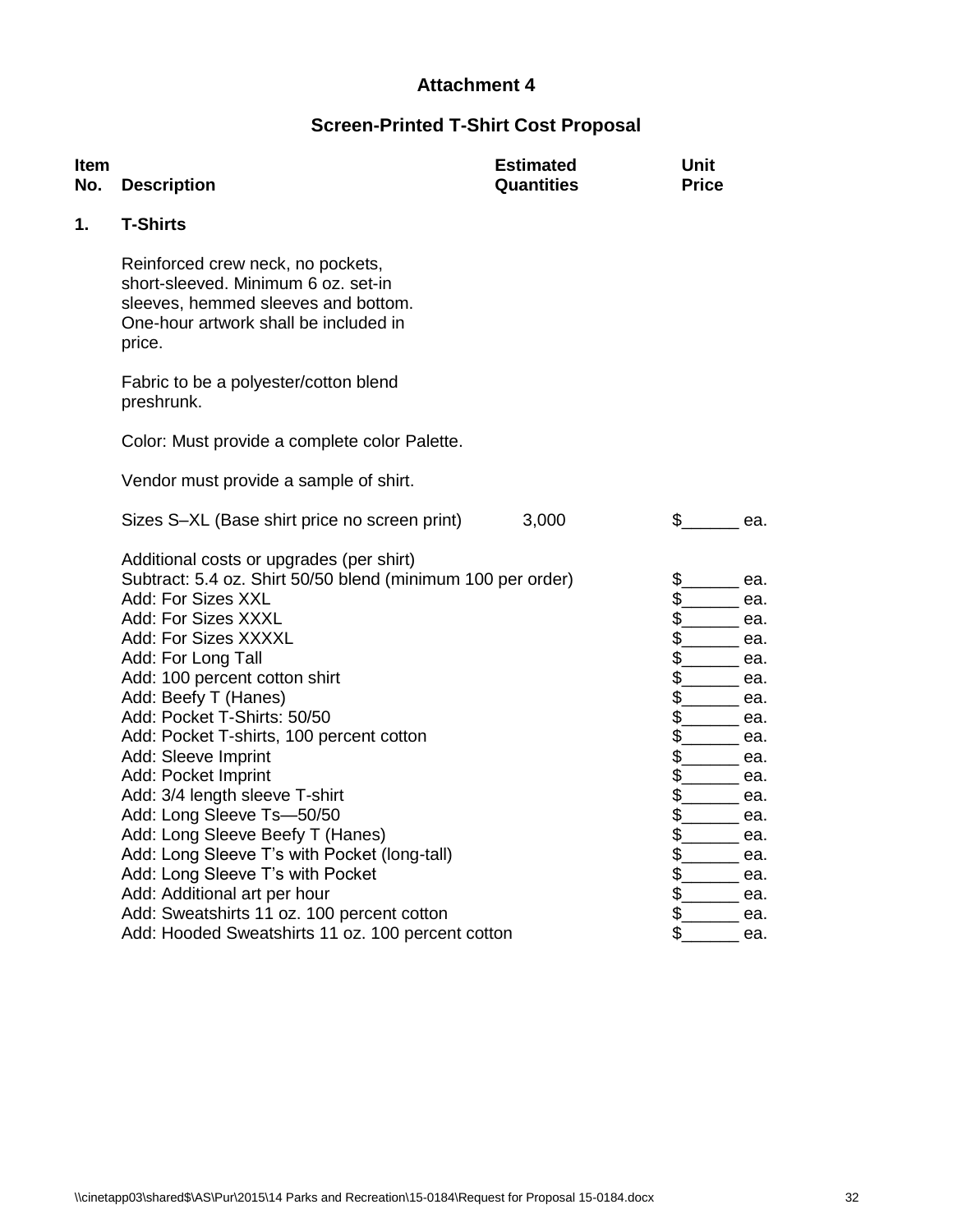Please fill out the cost table below for each additional color per shirt (do not include the price of the shirt when calculating these costs) and total the columns from left to right. This total in part is used to determine the low bid.

| <b>One Side Imprint</b> |         |         |         |         |         |         |              |  |  |  |
|-------------------------|---------|---------|---------|---------|---------|---------|--------------|--|--|--|
| Quantity                | 1-Color | 2-Color | 3-Color | 4-Color | 5-Color | 6-Color | <b>Total</b> |  |  |  |
| $0 - 24$                |         |         |         |         |         |         |              |  |  |  |
| $25 - 49$               |         |         |         |         |         |         |              |  |  |  |
| $50 - 99$               |         |         |         |         |         |         |              |  |  |  |
| 100-199                 |         |         |         |         |         |         |              |  |  |  |
| 200-299                 |         |         |         |         |         |         |              |  |  |  |
| 300-499                 |         |         |         |         |         |         |              |  |  |  |
| Total                   |         |         |         |         |         |         |              |  |  |  |
| <b>Two Side Imprint</b> |         |         |         |         |         |         |              |  |  |  |
| Quantity                | 1-Color | 2-Color | 3-Color | 4-Color | 5-Color | 6-Color | <b>Total</b> |  |  |  |
| $0 - 24$                |         |         |         |         |         |         |              |  |  |  |
| $25 - 49$               |         |         |         |         |         |         |              |  |  |  |
| $50 - 99$               |         |         |         |         |         |         |              |  |  |  |
| 100-199                 |         |         |         |         |         |         |              |  |  |  |
| 200-299                 |         |         |         |         |         |         |              |  |  |  |
| 300-499                 | ä,      |         |         |         |         |         |              |  |  |  |
| <b>Total</b>            |         |         |         |         |         |         |              |  |  |  |

**Total Bid Price \$\_\_\_\_\_\_\_\_\_\_\_\_\_\_\_**

**Percent discount on all other screen printed items not listed: \$\_\_\_\_\_\_\_\_\_\_\_\_\_\_\_**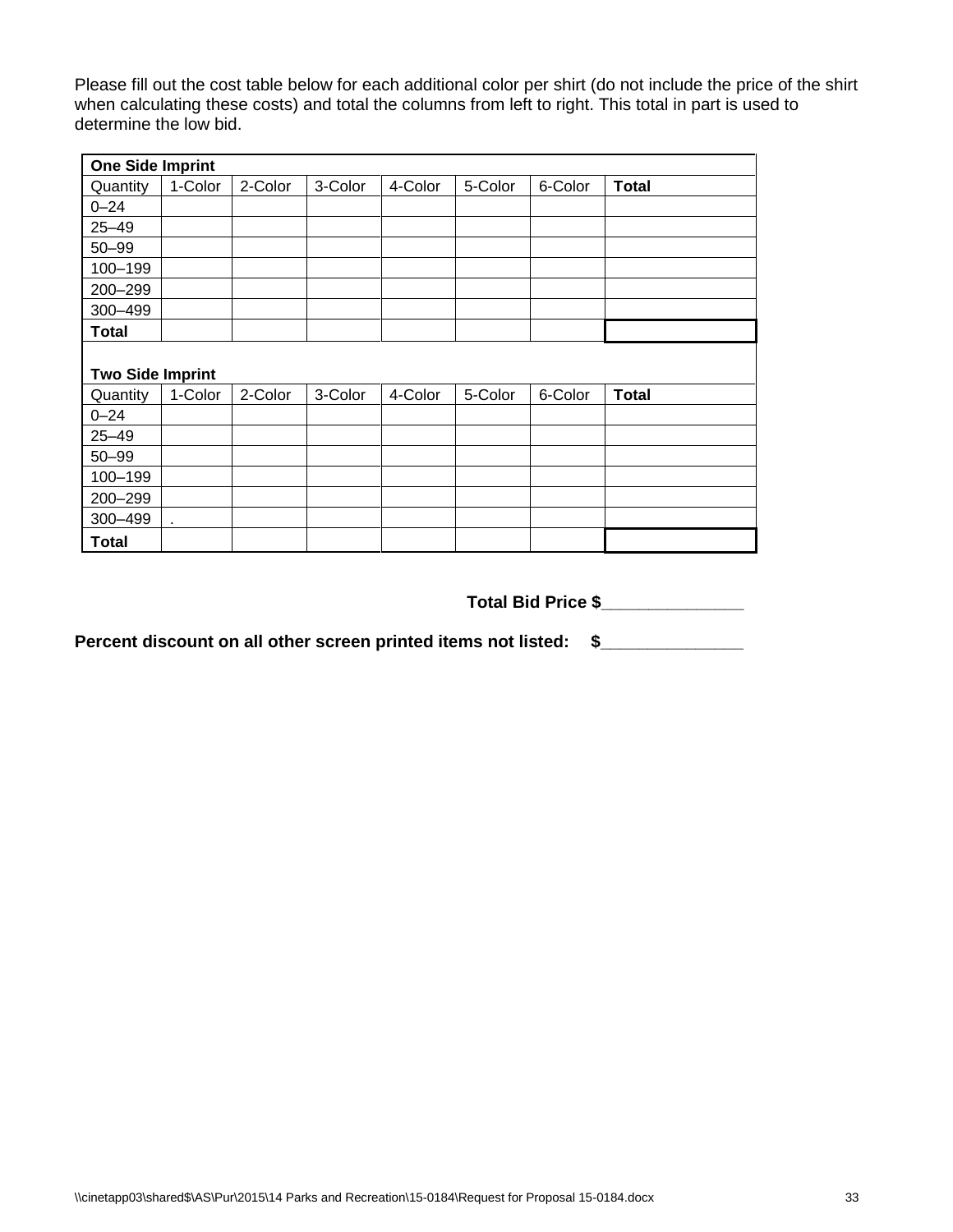## **(Embroidery and White Silk Screen Print)**

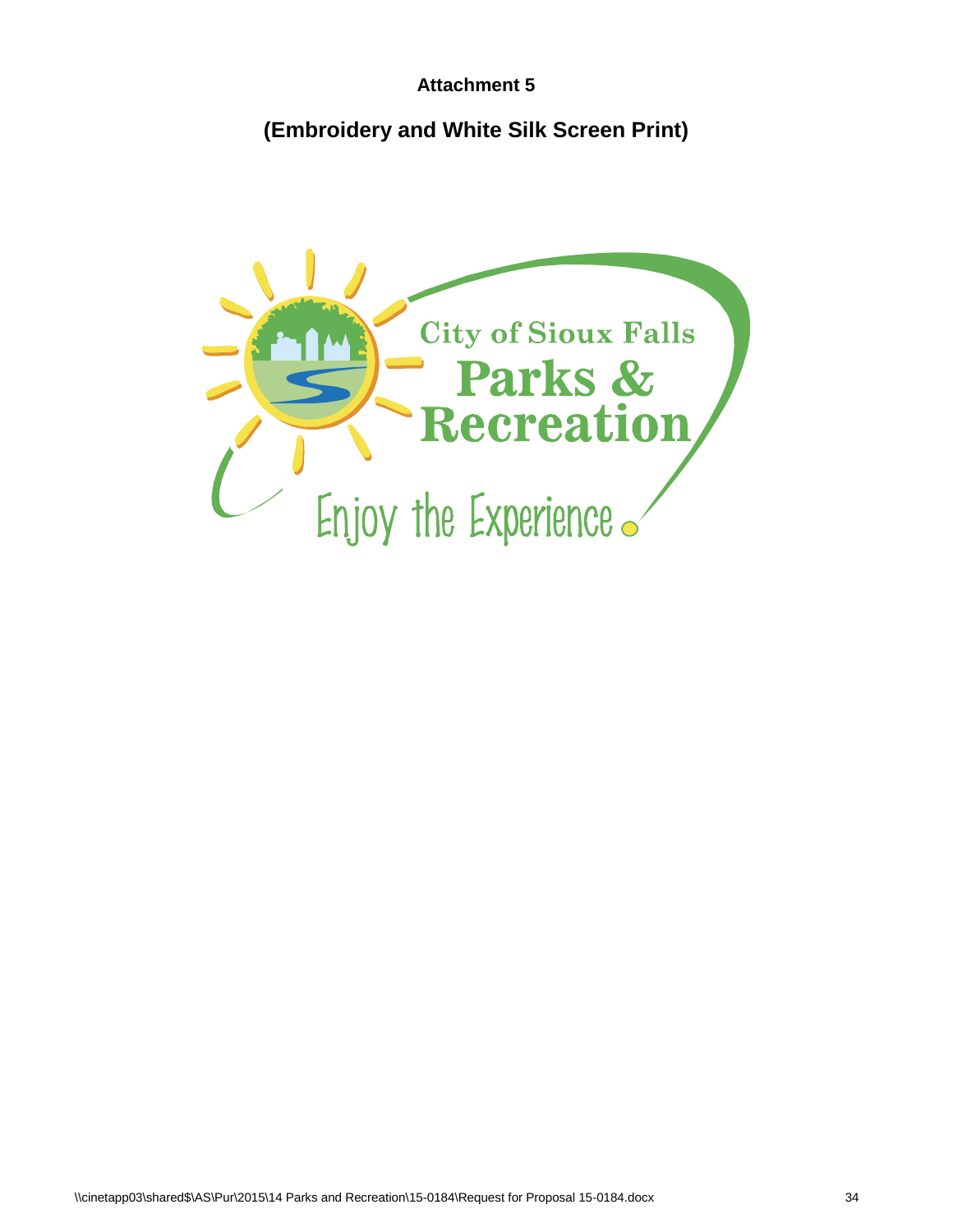**(Embroidery and White Silk Screen Print**)

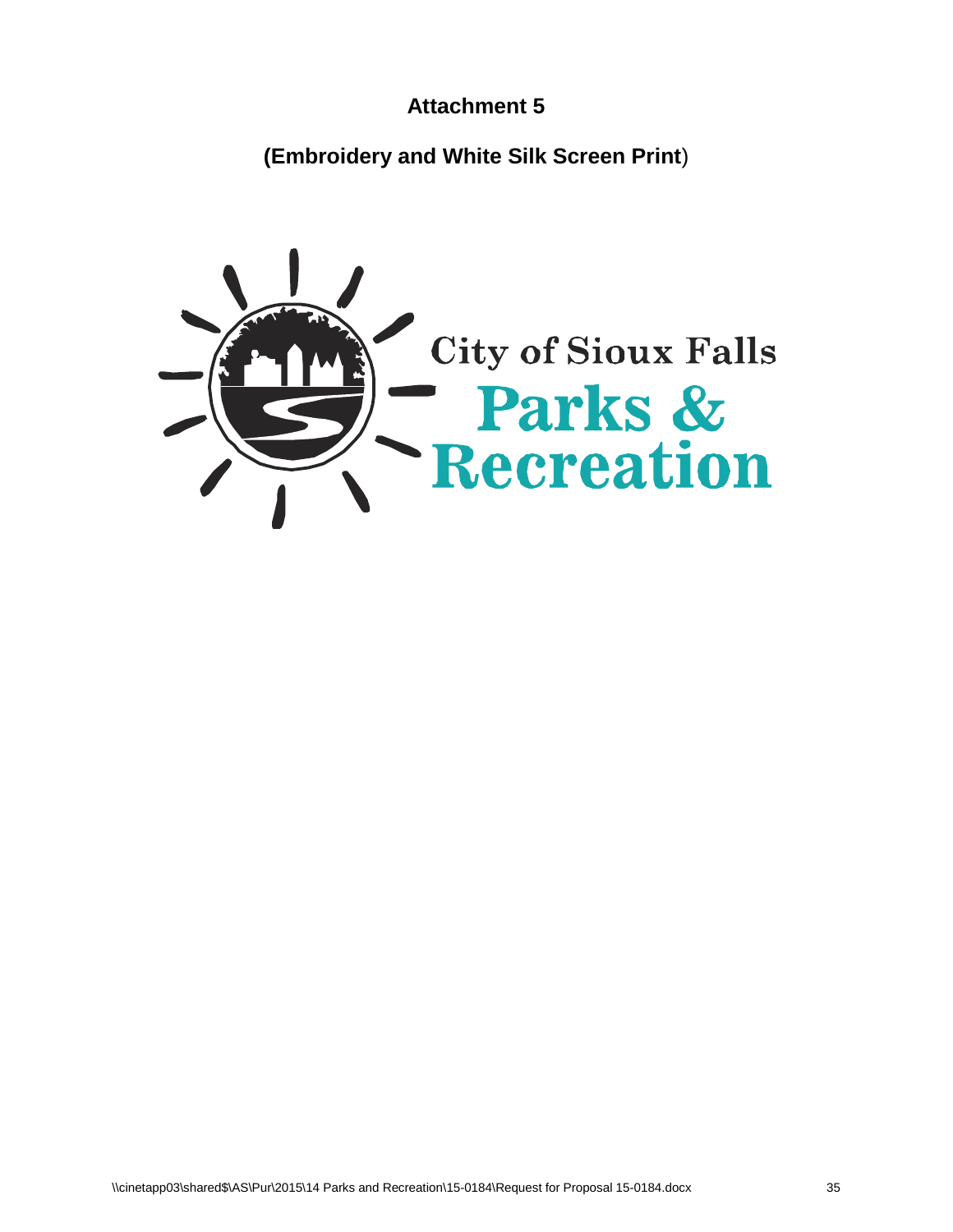**(Embroidery and White Silk Screen Print)**